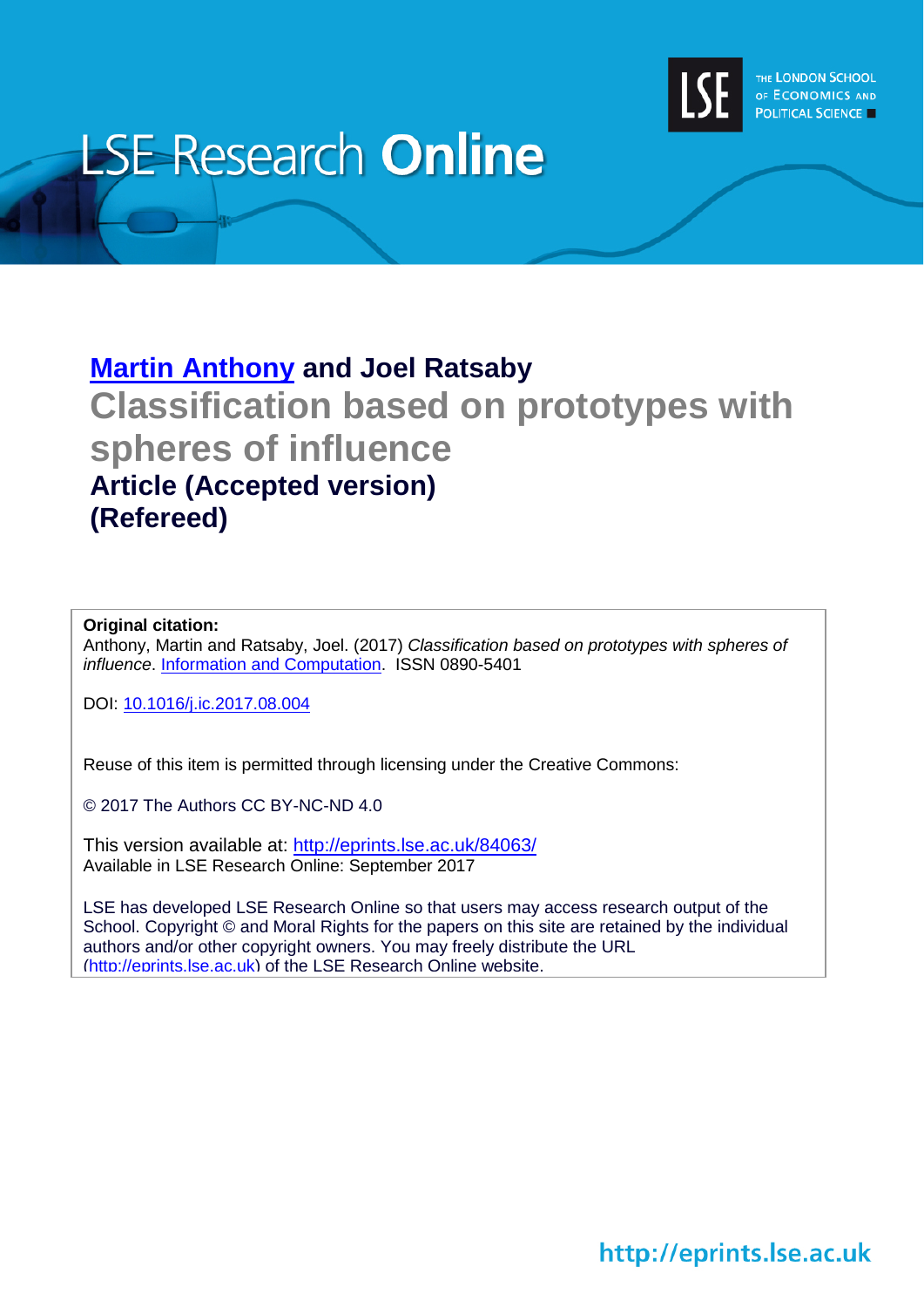# Accepted Manuscript

Classification based on prototypes with spheres of influence

Martin Anthony, Joel Ratsaby



To appear in: *Information and Computation*

Received date: 10 December 2014<br>Revised date: 16 January 2017 16 January 2017



Please cite this article in press as: M. Anthony, J. Ratsaby, Classification based on prototypes with spheres of influence, *Inf. Comput.* (2017), http://dx.doi.org/10.1016/j.ic.2017.08.004

This is a PDF file of an unedited manuscript that has been accepted for publication. As a service to our customers we are providing this early version of the manuscript. The manuscript will undergo copyediting, typesetting, and review of the resulting proof before it is published in its final form. Please note that during the production process errors may be discovered which could affect the content, and all legal disclaimers that apply to the journal pertain.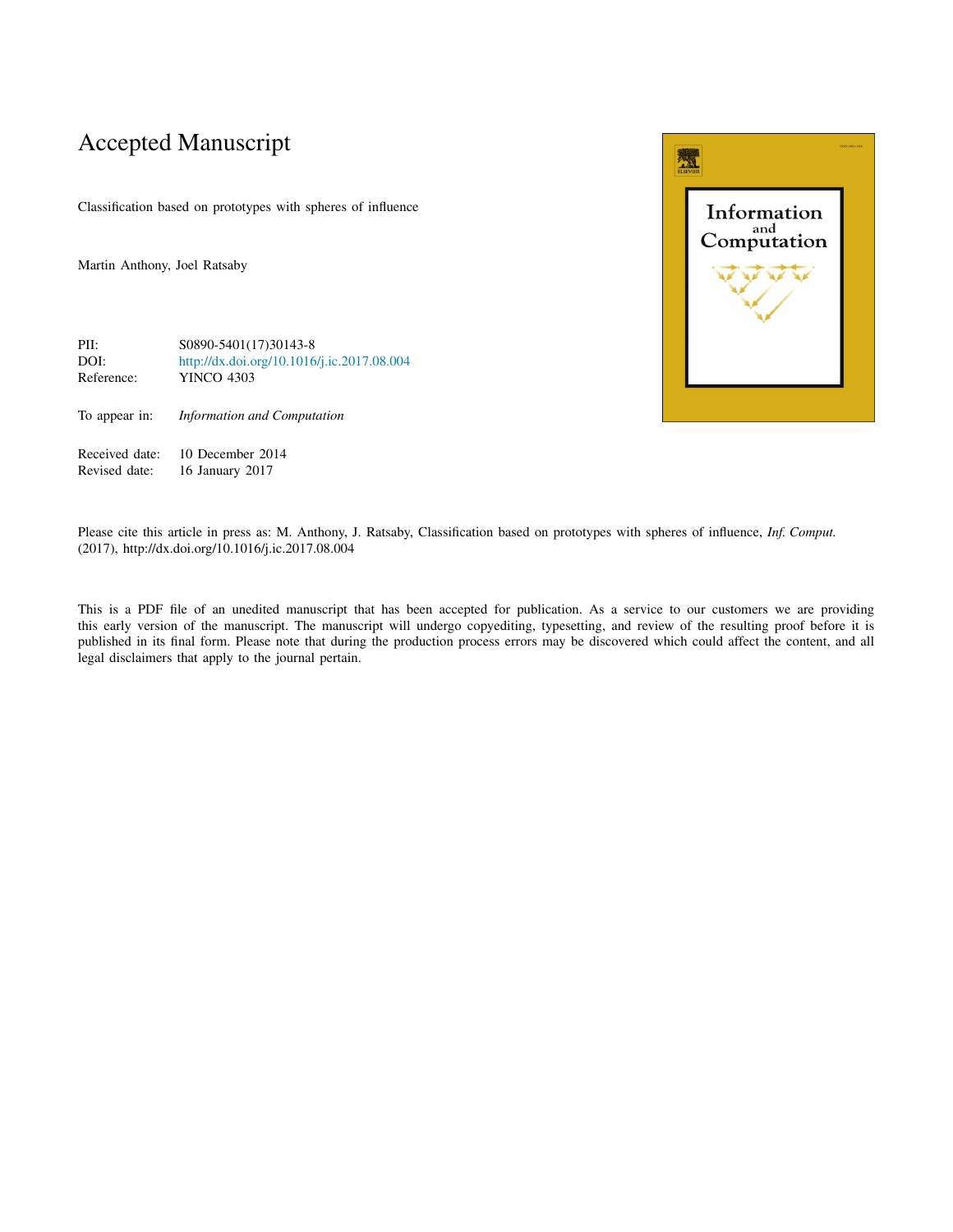# Classification based on prototypes with spheres of influence

Martin Anthony

Department of Mathematics, The London School of Economics and Political Science, Houghton Street, London WC2A2AE, U.K.

Joel Ratsaby

Electrical and Electronics Engineering Department, Ariel University, Ariel 40700, ISRAEL

### **Abstract**

We present a family of binary classifiers and analyse their performance. Each classifier is determined by a set of 'prototypes', whose labels are given; and the classification of any other point depends on the labels of the prototypes to which it is sufficiently close, and on how close it is to these prototypes. More precisely, the classification of a given point is determined through the sign of a discriminant function. For each prototype, its sphere of influence is the largest sphere centred on it that contains no prototypes of opposite label, and, given a point to be classified, there is a contribution to the discriminant function at that point from precisely those prototypes whose spheres of influence contain the point, this contribution being positive from positive prototypes and negative from negative prototypes. Furthermore, these contributions are larger in absolute value the closer the point is (relative to the sphere's radius) to the prototype. We quantify the generalization error of such classifiers in a standard probabilistic learning model, and we do so in

Email addresses: m.anthony@lse.ac.uk (Martin Anthony), ratsaby@ariel.ac.il (Joel Ratsaby)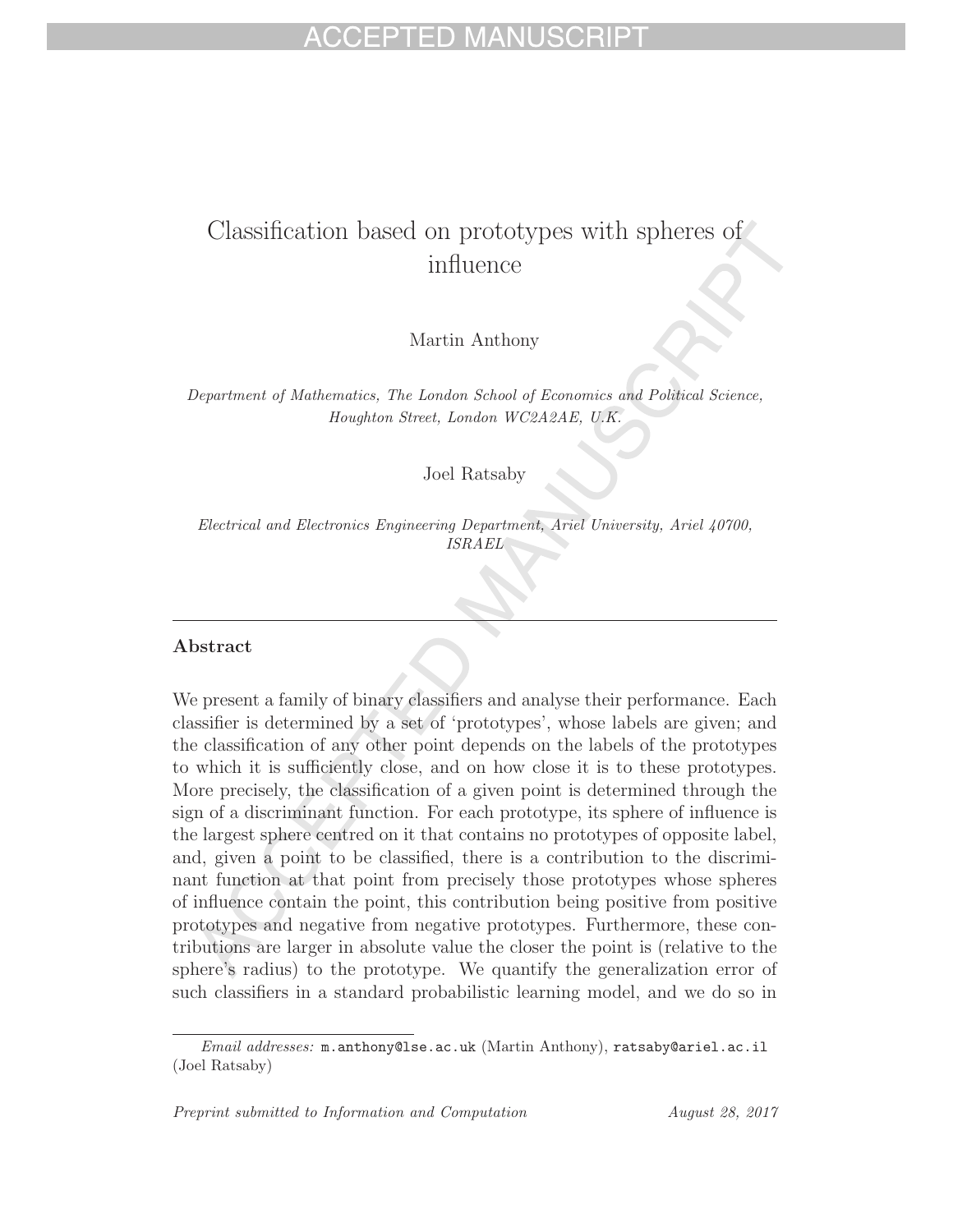a way that involves the values of the discriminant function on the points of the random training sample.

Keywords: Classification, learning, generalisation error

### **1. Introduction**

Learning Vector Quantization (LVQ) and its various extensions introduced by Kohonen [16] are used sucessfully in many machine learning tools and applications. Learning pattern classification by LVQ is based on adapting a fixed set of labeled prototypes in Euclidean space and using the resulting set of prototypes in a nearest-prototype rule (winner-take-all) to classify any point in the input space. LVQ fails if the Euclidean representation is not well-suited for the data. To that end, several extensions of the LVQ algorithm exist which use a weighted Euclidean metric [13] that take advantage of samples for which a more confident (or a large margin) classification can be obtained. Generalization error bounds with dependence on this sample margin are stated in  $[13, 20]$  and, as is usually the case for large-margin learning [1], the bounds are tighter than ones with no sample-margin dependence. The results of such work are important as they explain why LVQ works well in practice in Euclidean metric spaces.

In the world of big data, which deals with a rich variety of learning domains, there is a huge potential in doing prototype-based learning over non-Euclidean spaces. In this paper we present a family of binary classifiers for learning on any metric input space. We analyse their performance and present generalization learning error bounds that are sample-dependent and hence take advantage of samples that can be classified with a large margin. Each classifier is determined by a set of 'prototypes', whose classifications are given; and the classification of any other point depends on the classifications of the prototypes to which it is sufficiently close, and on how close it is to these prototypes. Thus, in contrast to the above-mentioned works, here a classifier's decision is not based only on the nearest prototype. In many domains of application, data can no longer simply be considered to be in Euclidean space. As has been pointed out in  $[14]$ , data can take diverse forms in areas such as linguistics and bioinformatics. For this reason, an approach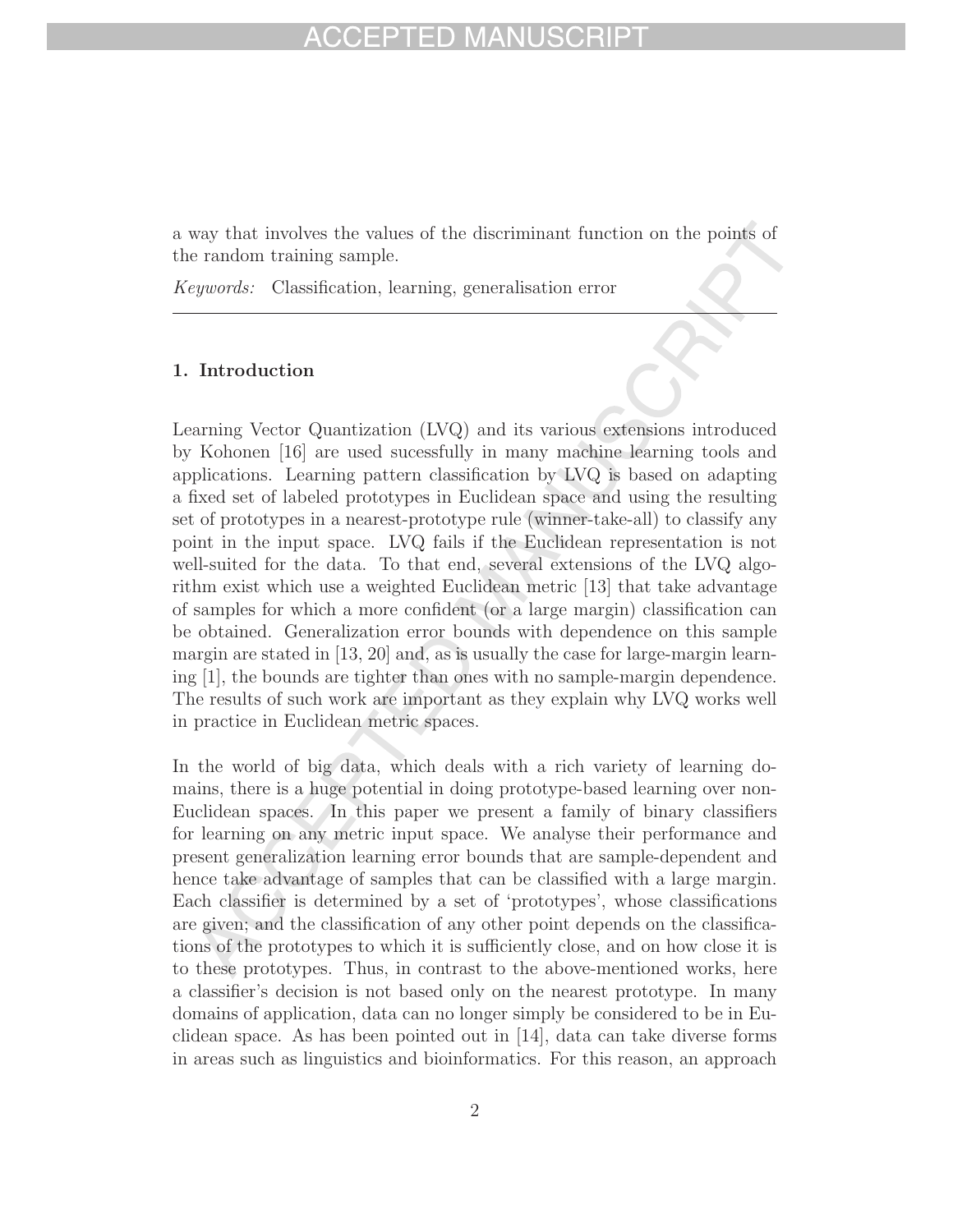# FPTED MA

that analyses data in a general metric space (such as that taken here) might be more useful.

More precisely, the classification of a given point is determined through the sign of a discriminant function. For each prototype, its sphere of influence is defined to be the largest sphere centred on it that contains no prototypes of opposite label. Given a point to be classified, there is a contribution to the discriminant function at that point from precisely those prototypes whose spheres of influence contain the point, this contribution being positive from positive prototypes and negative from negative prototypes. These contributions are larger in absolute value the closer the point is (relative to the sphere's radius) to the prototype. We quantify the generalization error of such classifiers in a standard probabilistic learning model, and we do so in a way that involves the values of the discriminant function on the points of the random training sample.

We note in passing that the idea of a sphere of influence is not new. In fact, RCE networks [17] have a hidden layer of activation units associated with a spherical decision region in the input space. There are some differences between our classifier and the RCE. RCE is essentially a classifier whose decision regions are union of spheres, which may not cover all of the input space and hence the classifier can in some cases reject making a decision. The radii of the spheres are parameters to be learnt. Learning RCE involves adapting the size of the radii in an incremental manner in response to whether sample instances are included or not in spheres that are associated with a mismatching class label. New spherical units, that is, prototypes, can also be added when sample points are not covered and not classified. In contrast to RCE, our classifier is non-parametric and the region of influence of each prototype, in resemblance to Voronoi cells in the nearest-neighbor classifier [8], is determined directly from the sample without any parameter such as a radius. The classifier's definition is intentionally left very general in that the set of prototypes can be any set of k points, in particular a subset of the sample, and can be determined via *any* algorithm. The error bounds that we state in the paper apply regardless of the algorithm that is used to learn these prototypes.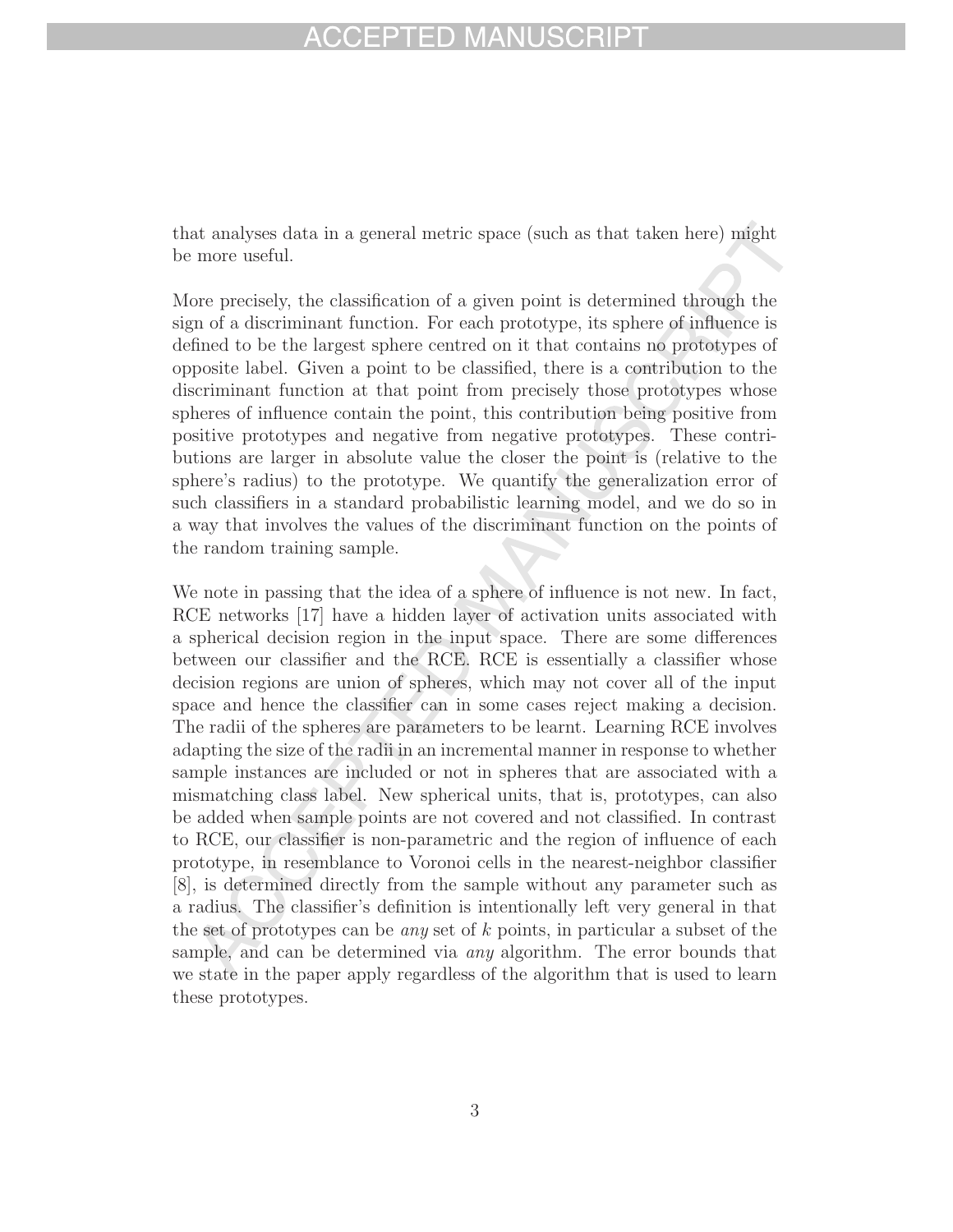### **2. Classifiers based on spheres of influence**

The classifiers we consider are binary classifiers defined on a metric space  $\mathcal{X}$ ; so, they are functions  $h : \mathcal{X} \to \{-1,1\}$ . We shall assume that X is of finite diameter with respect to the metric  $d$  and, for the sake of simplicity, that its diameter is 1. (The analysis can easily be modified for any other value of the diameter.) Each classifier we consider is defined by a set of labeled prototypes. More precisely, a typical classifier is defined by a finite set  $\Pi^+$ of positive prototypes and a disjoint set  $\Pi^-$  of negative prototypes, with  $\Pi^+$ and  $\Pi^-$  both being subsets of X. The idea is that the correct classifications of the points in  $\Pi^+$  ( $\Pi^-$ , respectively) are +1 (-1). We define the *sphere of influence* of each prototype as follows. Suppose  $p \in \Pi^+$  and let

$$
r(p) = \min\{d(p, p^-) : p^- \in \Pi^-\},\
$$

the distance to the closest oppositely-labeled prototype; and define  $r(p)$  analogously in the case where  $p \in \Pi^-$ . Then the open ball  $B_{r(p)}(p) = B_{r(p)}(p; d)$ , of radius  $r(p)$  and centred on p, is the sphere of influence of p. Suppose that  $\Pi = \Pi^+ \cup \Pi^- = \{p_1, p_2, \ldots, p_k\}$ , where  $\Pi^+ = \{p_1, \ldots, p_t\}$  and  $\Pi^- =$  $\{p_{t+1},\ldots,p_k\}$ , and let  $r_i$  denote  $r(p_i)$  where  $0 < r(p_i) \leq 1$ . For  $x \in \mathcal{X}$ , let

$$
\phi_i(x) = 1 - \frac{d(x, p_i)}{r_i}
$$

and let

$$
s_i(x) = [\phi_i(x)]_+,
$$

where, for  $z \in \mathbb{R}$ ,  $[z]_+ = z$  if  $z \geq 0$  and  $[z]_+ = 0$  otherwise. Define the 'discriminant' function  $f_{\Pi}: \mathcal{X} \to \mathbb{R}$  as follows:

$$
f_{\Pi}(x) = \sum_{i=1}^{t} s_i(x) - \sum_{i=t+1}^{k} s_i(x).
$$
 (1)

The corresponding binary classifier defined by  $\Pi$  (and its labels) is  $h_{\Pi}(x) =$  $sgn(f_\Pi(x))$  where  $sgn(z) = 1$  if  $z \ge 0$  and  $sgn(z) = -1$  if  $z < 0$ . (Note that  $|f_{\Pi}(x)| \leq k$  for all x.) We denote the class of all such  $f_{\Pi}$  by F and we denote by H the corresponding set of classifiers  $h_{\Pi}$ . In the context of learning, (1) defines the *margin* of  $h_{\Pi}$  at x.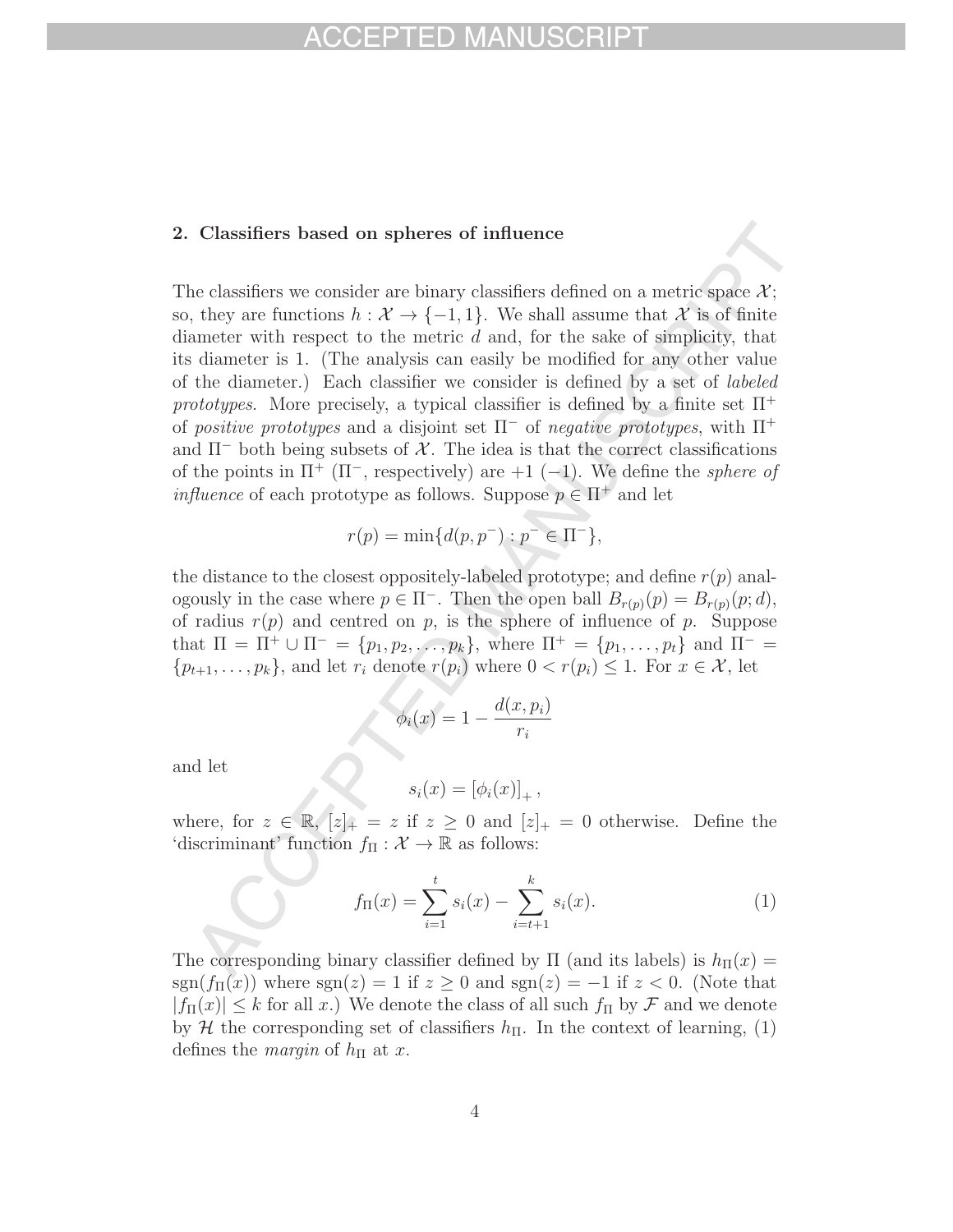# CEPTED MAN

To explain the idea behind this classifier, consider the contribution that a prototype p makes to the value  $f_{\Pi}(x)$  of the discriminant function at x and suppose, without loss of generality, that  $p$  is a positive prototype. This prototype makes no contribution at all if  $x$  lies outside the sphere of influence of p. The rationale for this is simply that, in this case, there must be at least one negative prototype  $p^-$  whose distance from p is no more than the distance from x to p; and so there seems to be little justification for assuming x is close enough to p to derive some influence from the classification of p. If x does lie inside the sphere of influence of  $p$ , then there is a positive contribution to  $f_{\Pi}(x)$  that is between 0 and 1 and is larger in absolute value the closer x is to p. The rationale here is that if x is deeply embedded in the sphere of influence of  $p$  (rather than being more on its periphery), and if we were considering how we should classify the point by taking into account only the prototype  $p$ , then, given its relative proximity to  $p$ , it would be reasonable to propose a positive classification. The overall classification is determined by the net effect of these contributions. So, if x lies closer to a prototype  $p$  than does any oppositely-labeled prototype, we can think of  $p$  as contributing an influence (signed the same as the label of  $p$ ) to the discriminant (and hence an influence on the final value of the classification); and this influence depends on how relatively close x is to p within its sphere of influence. Although slightly reminiscent of nearest neighbor methods, this approach is quite different. It is likely to have less sensitivity to changes in the prototypes than nearest neighbor methods would. This is because the discriminant has a term for each prototype, not just a fixed number of nearest ones. Furthermore, for the introduction of a new prototype to change the classification of a point, that point would have to be sufficiently close to the new prototype, sufficiently within its sphere of influence. (Note that any point whose classification changes on the introduction of the new prototype must be in its sphere of influence, and it could be that few points change classification because the contribution to the the discriminant arising from the new prototype would have to be sufficiently large to change the sign of the discriminant: this is not a winner-takes-all classification in contrast to the standard nearest neighbor method.)

We should note that the particular form we take for  $\phi_i$  could be modified: indeed, we could take  $\phi_i(x) = \psi(d(x, p_i)/r_i)$  where  $\psi(z)$  decreases with z and  $\psi(z) \leq 0$  if  $z \geq 1$ . For many such  $\psi$  functions, the analysis that follows could be modified appropriately.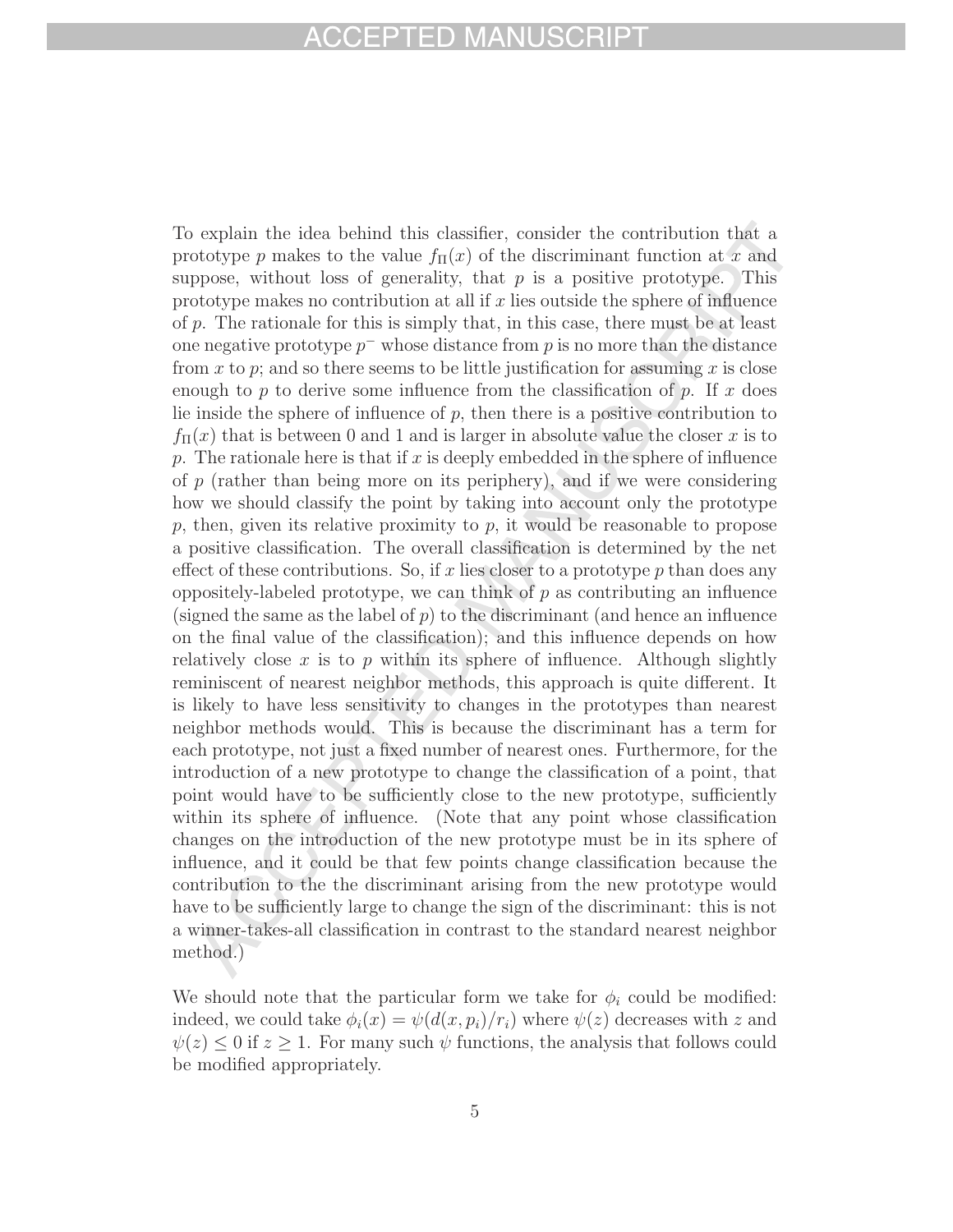### **3. Generalization performance of the classifiers**

### 3.1. Probabilistic modelling of learning

To quantify the performance of a classifier after training, we use a form of the popular 'PAC' model of computational learning theory (see [3], [21], [7]). This assumes that we have some training examples  $z_i = (x_i, b_i) \in Z = \mathcal{X} \times \{-1, 1\},\$ each of which has been generated independently at random according to some fixed probability measure  $P$  on  $Z$ . Then, we can regard a training sample of length m, which is an element of  $Z^m$ , as being randomly generated according to the product probability measure  $P^m$ . Suppose that F is the set of discriminant functions we are using to classify. (So, recall that  $\mathcal F$  is a set of real-valued functions and that the corresponding binary classification functions are the functions  $h = sgn(f)$  for  $f \in \mathcal{F}$ .

The natural way to measure the predictive accuracy of  $h = sgn(f)$  for  $f \in \mathcal{F}$ in this context is by the probability that  $h$  agrees with the classification of future randomly drawn elements of Z. We therefore use the following error measure of the classifier  $h = sgn(f)$ :

$$
er_P(h) := er_P(f) = P(\{(x, b) \in Z : sgn(f(x)) \neq b\}).
$$

Of course, we do not know this error: we only know how well the classifier performs on the training sample. We could quantify how well h performs on the training sample by using the *sample error* of  $h = sgn(f)$ :

$$
\operatorname{er}_{\mathbf{z}}(h) = \frac{1}{m} |\{i : \operatorname{sgn}(f(x_i)) \neq b_i\}|
$$

(the proportion of points in the sample incorrectly classified by  $h$  or, equivalently, for which f gives the incorrect sign). We will also denote this sample error by  $er_{\mathbf{z}}(f)$ . We will find it more useful, however, to use a variant of this, involving a 'width' or 'margin' parameter  $\gamma$ . Much emphasis has been placed in practical machine learning techniques, such as Support Vector Machines [10], on 'learning with a large margin'. (See, for instance [19], [1], [2] and[18].) Related work involving 'width' (applicable to binary-valued classifiers directly rather than those obtained by taking the sign of real-valued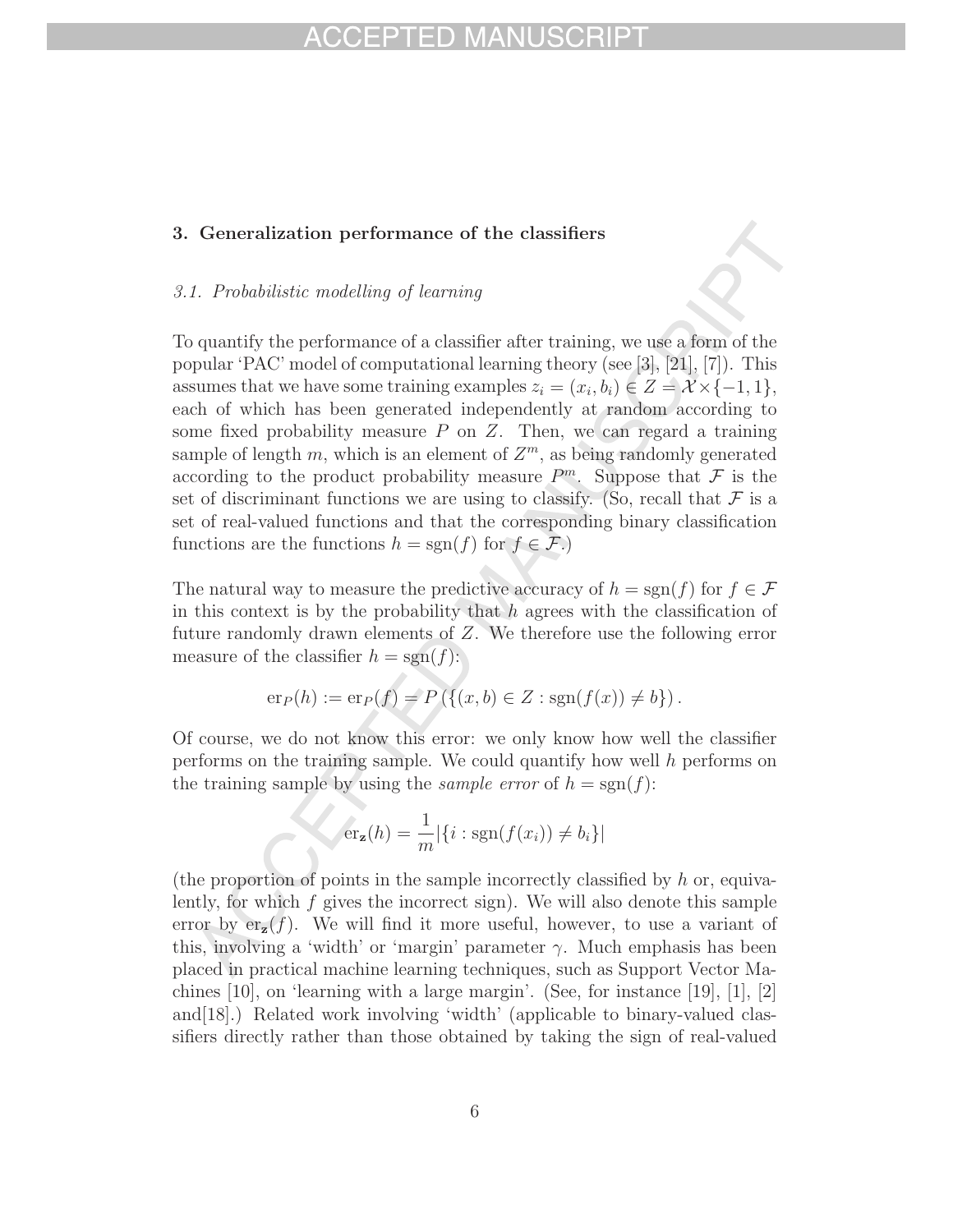functions) has also been carried out [4] and, similarly, shows that 'definitive' classification is desirable. If  $h = sgn(f)$ , we define

$$
\mathrm{er}_{\mathbf{z}}^{\gamma}(h) = \mathrm{er}_{\mathbf{z}}^{\gamma}(f) = \frac{1}{m} |\{i : f(x_i)b_i < \gamma\}|.
$$

This is the proportion of points  $z_i = (x_i, b_i)$  in the sample for which *either*  $sgn(f(x_i)) \neq b_i$ , or  $sgn(f(x_i)) = b_i$  but  $|f(x_i)| < \gamma$ . So it is the fraction of the sample that is either misclassified by the classifier, or is correctly classified but not definitively so, in the sense that the value of  $f(x_i)$  is only just of the right sign (but not of absolute value at least  $\gamma$ ).

A number of results give high-probability bounds on  $er_P(h)$  in terms of  $er_{\mathbf{z}}^{\gamma}(f)$ . A typical such result would be of the following form: for all  $\delta \in (0,1)$ , with probability at least  $1 - \delta$ , for all  $f \in \mathcal{F}$ ,

$$
\mathrm{er}_P(\mathrm{sgn}(f)) < \mathrm{er}_{\mathbf{z}}^{\gamma}(f) + \epsilon(m, \gamma, \delta),
$$

where  $\epsilon$  decreases with m and  $\delta$ . We obtain a bound of a similar, but slightly different, form in this paper for the set of classifiers we are considering.

### 3.2. Covering numbers and a generalization result

To deploy techniques from the theory of large-margin learning, we will need to consider covering numbers. We will discuss different types of covering numbers, so we introduce the idea in some generality to start with.

Suppose  $(A, d)$  is a metric space (or pseudo-metric space) and that  $\alpha > 0$ . Then an  $\alpha$ -cover of A (with respect to d) is a finite subset C of A such that, for every  $a \in A$ , there is some  $c \in C$  such that  $d(a, c) \leq \alpha$ . If such a cover exists, then the mimimum cardinality of such a cover is the *covering number*  $\mathcal{N}(A,\alpha,d).$ 

Suppose now that  $F$  is a set of functions from a domain  $X$  to some bounded subset Y of R. For a finite subset S of X, the  $l_{\infty}(S)$ -norm is defined by  $||f||_{l_{\infty}(S)} = \max_{x \in S} |f(x)|$  and we denote by  $d_{\infty}(S)$  the corresponding metric,  $d_{\infty}(f,g) = ||f - g||$ . For  $\alpha > 0$ , an  $\alpha$ -cover of F with respect to  $d_{\infty}(S)$  is then a subset  $\hat{F}$  of F with the property that for each  $f \in F$  there exists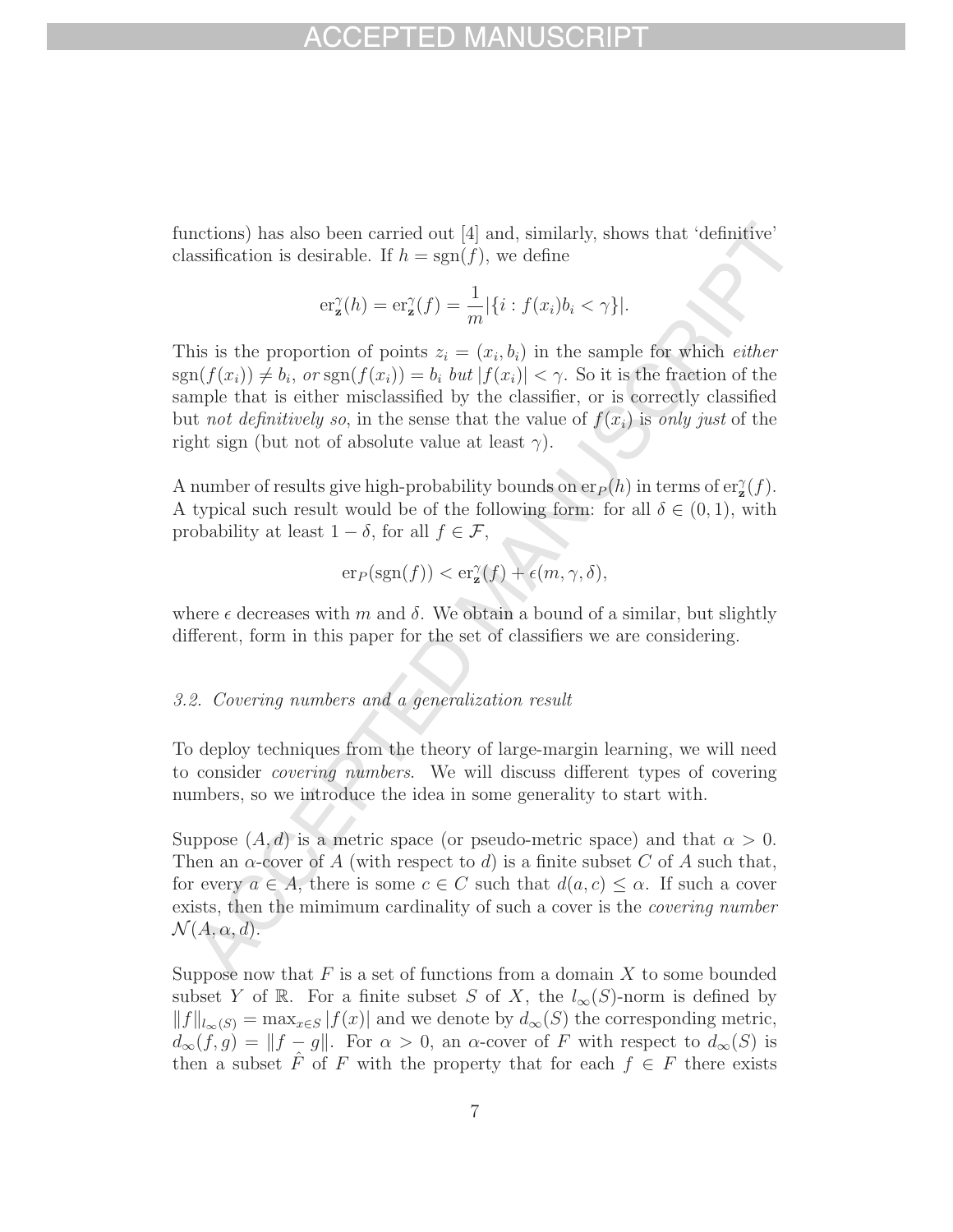$\hat{f} \in \hat{F}$  with the property that for all  $x \in S$ ,  $|f(x) - \hat{f}(x)| \leq \alpha$ . The covering number  $\mathcal{N}(F, \alpha, d_{\infty}(S))$  is the smallest cardinality of a covering for F with respect to  $d_{\infty}(S)$ . We define the uniform covering number  $\mathcal{N}_{\infty}(F, \alpha, m)$  to be the maximum of  $\mathcal{N}(F, \alpha, d_{\infty}(S))$ , over all S with  $S \subseteq X$  and  $|S| = m$ .

We will make use of the following result from [5].

**Theorem 3.1.** Suppose that F is a set of real-valued functions defined on a domain X and that P is any probability measure on  $Z = X \times \{-1, 1\}.$ Let  $\delta \in (0,1)$  and  $B > 0$ , and let m be a positive integer. Then, with  $P^m$ probability at least  $1 - \delta$ , a training sample **z** of length m will be such that: for all  $f \in F$ , and for all  $\gamma \in (0, B]$ ,

$$
\mathrm{er}_P(\mathrm{sgn}(f)) \leq 3\,\mathrm{er}_{\mathbf{z}}^{\gamma}(f) + \frac{4}{m}\left(\ln \mathcal{N}_{\infty}(F,\gamma/4,2m) + \ln\left(\frac{4B}{\gamma\delta}\right)\right).
$$

Note that, in Theorem 3.1,  $\gamma$  is not specified in advance, so  $\gamma$  can be chosen, in practice, after learning, and could, for instance, be taken to be as large as possible subject to having the empirical  $\gamma$ -margin error equal to 0.

### **4. Covering numbers for the class of discriminants**

Our approach to bounding the covering number of  $\mathcal F$  with respect to the  $d_{\infty}(S)$  metrics is to construct and bound the size of a covering with respect to the sup-norm on X. (This is the norm given by  $||f||_{\infty} = \sup_{x \in \mathcal{X}} |f(x)|$ .) This clearly also serves as a covering with respect to  $d_{\infty}(S)$ , for any S, since if  $||f - \hat{f}||_{\infty} \leq \gamma$  then, by definition of the sup-norm,  $\sup_{x \in \mathcal{X}} |f(x) - \hat{f}(x)| \leq \gamma$ and, hence, for all  $x \in \mathcal{X}$  (and, therefore, for all  $x \in S$  where S is any subset of  $\mathcal{X}$ ),  $|f(x) - f(x)| \leq \gamma$ . The construction we use is based on one from [5].

### 4.1. A Lipschitz bound for the function class

We first show that the discriminant functions are 'smooth', meaning Lipschitzcontinuous. Suppose  $f = f_{\Pi} \in F$  is defined by prototypes  $\Pi = \{p_1, p_2, \ldots, p_k\}$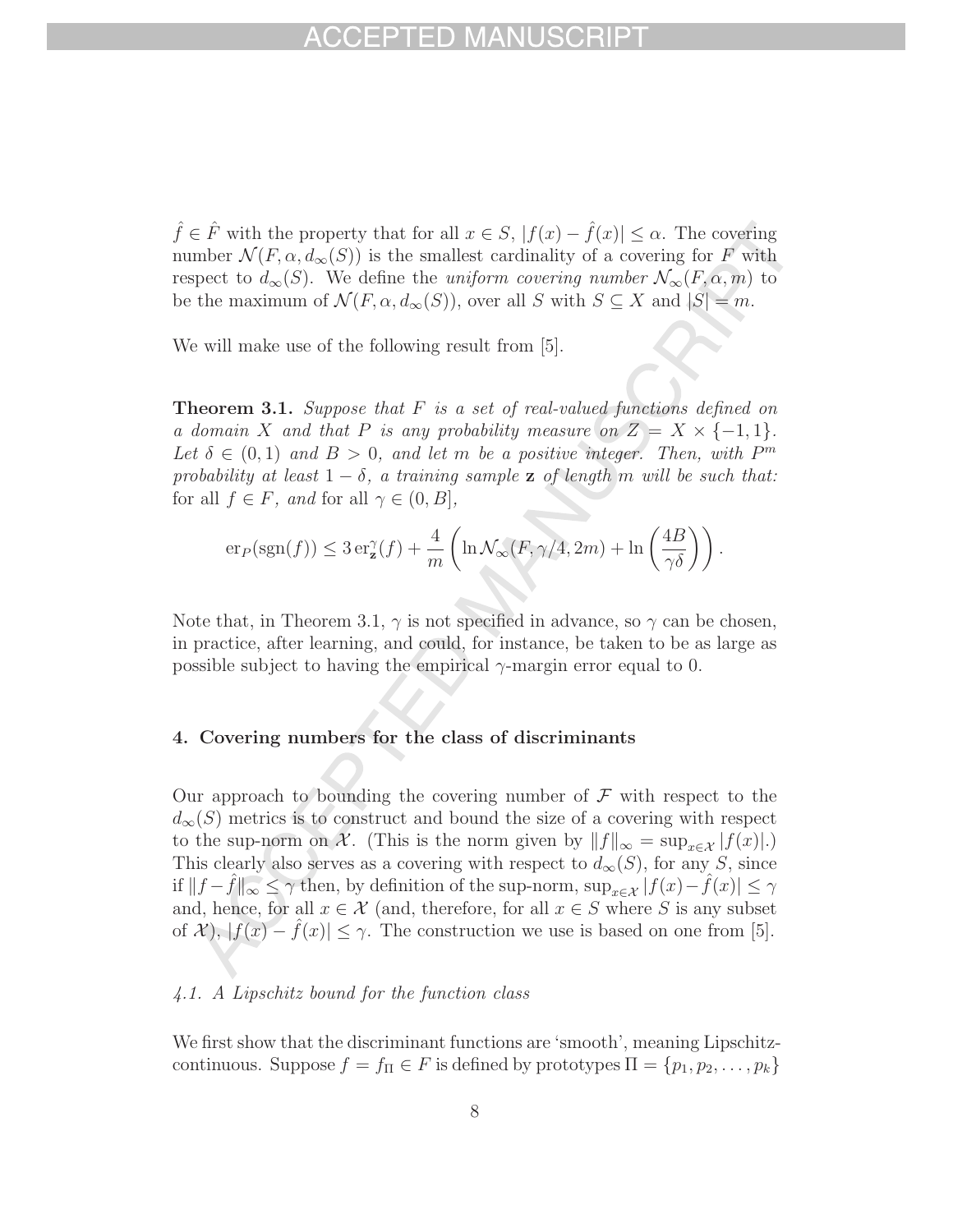and define  $R(\Pi)$  to be

$$
R(\Pi) = \sum_{i=1}^{k} \frac{1}{r_i}
$$

where, as before,  $r_i$  denotes  $r(p_i)$ , the radius of the sphere of influence of  $p_i$ . Let  $R > 0$  and suppose that  $\mathcal{F}_R^k \subseteq \mathcal{F}$  is  $\mathcal{F}_R^k = \{f_\Pi \in \mathcal{F} : |\Pi| = k, R(\Pi) \leq R\},\$ the set of all  $f_{\Pi} \in \mathcal{F}$  such that  $|\Pi| = k$  and  $\sum_{i=1}^{k} 1/r_i \leq R$ .

We prove that the class  $\mathcal{F}_R^k$  satisfies a Lipschitz condition, as follows (recall from (1) the definition of  $\ddot{f} = f_{\Pi}$ ):

**Theorem 4.1.** For every  $f \in \mathcal{F}_R^k$ ,

$$
|f(x) - f(x')| \le R d(x, x')
$$

uniformly for any  $x, x' \in \mathcal{X}$ .

*Proof*: Suppose  $f \in \mathcal{F}_R^k$  and consider two points  $x, x' \in \mathcal{X}$ . We have

$$
|f(x) - f(x')| = \left| \sum_{i=1}^{t} s_i(x) - \sum_{i=t+1}^{k} s_i(x) - \sum_{i=1}^{t} s_i(x') + \sum_{i=t+1}^{k} s_i(x') \right|
$$
  

$$
= \left| \sum_{i=1}^{t} (s_i(x) - s_i(x')) - \sum_{i=t+1}^{k} (s_i(x) - s_i(x')) \right|
$$
  

$$
\leq \sum_{i=1}^{k} |s_i(x) - s_i(x')|.
$$

Now, for any real numbers  $a, b$ , we have  $|[a]_+ - [b]_+| \leq |a - b|$  (as can be easily checked), and so

$$
|s_i(x) - s_i(x')| = |[\phi_i(x)]_+ - [\phi_i(x')]_+|\leq |\phi_i(x) - \phi_i(x')|= \left| \left(1 - \frac{d(x, p_i)}{r_i}\right) - \left(1 - \frac{d(x', p_i)}{r_i}\right) \right|= \frac{1}{r_i} |d(x, p_i) - d(x', p_i)|\leq \frac{1}{r_i} d(x, x').
$$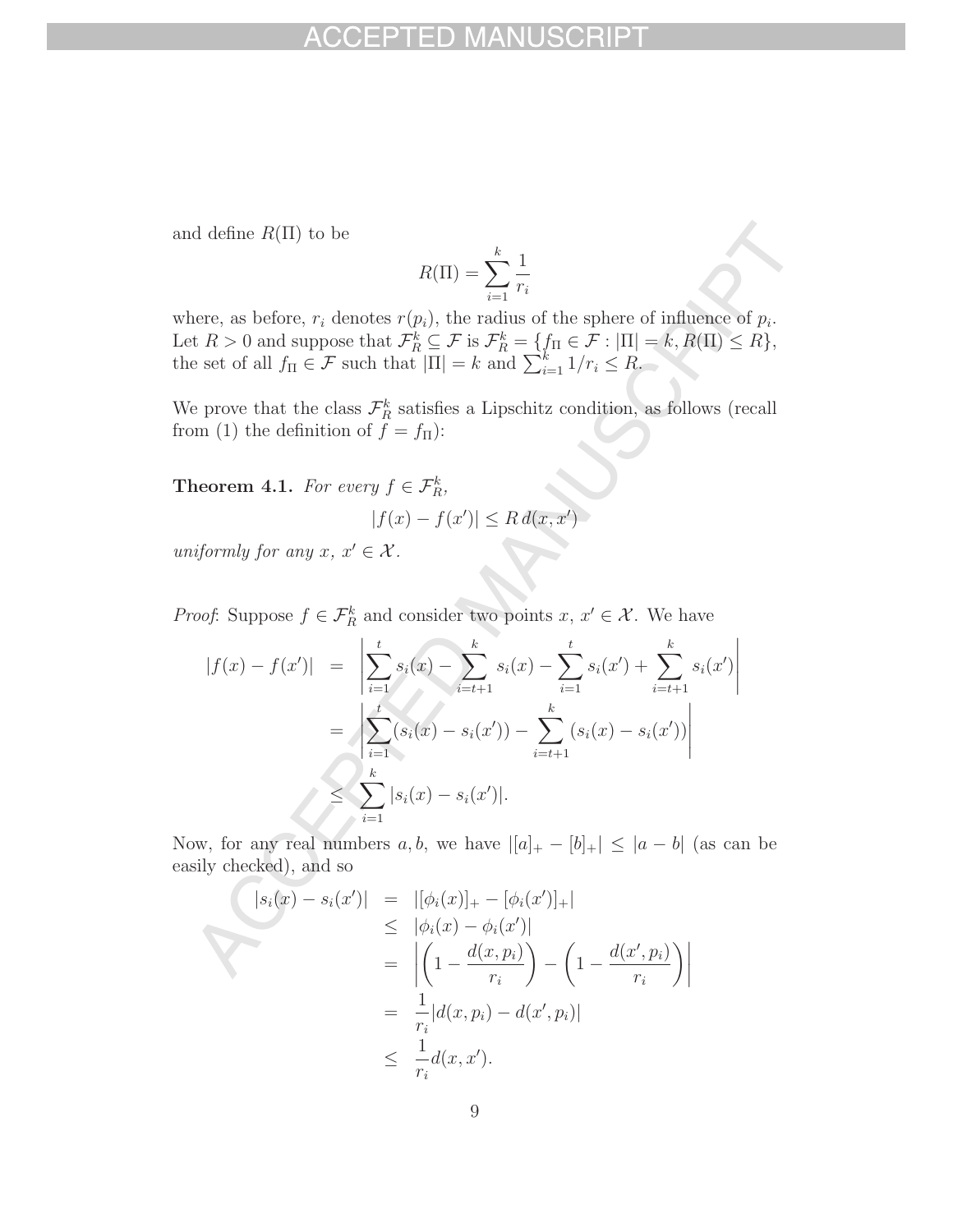It follows, then, that

$$
|f(x) - f(x')| \le \sum_{i=1}^{k} |s_i(x) - s_i(x')| \le \sum_{i=1}^{k} \frac{1}{r_i} d(x, x') \le R d(x, x'),
$$

as required.

Note that this proof relies on  $d$  being a metric, because the triangle inequality is used when we assert that  $|d(x, p_i) - d(x', p_i)| \le d(x, x')$ . (The argument would work also for a pseudo-metric space, but it is intuitively more satisfying to deal with a metric space so that the spheres of influence have positive radii.)

Next we use this 'smoothness' to obtain a cover.

### 4.2. Covering the function class

For now, let us fix R and k. Let the subset  $C_\gamma \subseteq \mathcal{X}$  be a minimal size  $\gamma$ -cover for X with respect to the metric d of the metric space. So, for every  $x \in \mathcal{X}$ there is some  $\hat{x} \in C_{\gamma}$  such that  $d(x, \hat{x}) \leq \gamma$ . Denote by  $N_{\gamma}$  the cardinality of  $C_{\gamma}$ .

Let

$$
\Lambda_{\gamma} = \left\{ i\gamma : i = -\left\lceil \frac{k}{\gamma} \right\rceil, \dots, -1, 0, 1, 2, \dots, \left\lceil \frac{k}{\gamma} \right\rceil \right\}
$$

and define the class  $\hat{F}$  to be all functions  $\hat{f}: C_{\gamma} \to \Lambda_{\gamma}$ . Clearly, a function f can be thought of simply as an  $N_{\gamma}$ -dimensional vector whose components are restricted to the elements of the set  $\Lambda_{\gamma}$ . Hence  $\hat{F}$  is of a finite size equal to  $|\Lambda_{\gamma}|^{N_{\gamma}}$ . For any  $\hat{f} \in \hat{F}$  define the extension  $\hat{f}_{ext} : \mathcal{X} \to \Lambda_{\gamma}$  of  $\hat{f}$  to the whole domain X as follows. For each  $x \in \mathcal{X}$ , let  $\hat{x} \in C_{\gamma}$  be such that  $d(x, \hat{x}) \leq \gamma$ . There may be more than one possible choice of  $\hat{x}$  with this property, but we assume a fixed choice of one such  $\hat{x}$  is made for each x, so that we have a fixed mapping  $x \mapsto \hat{x}$ . Then, define  $\hat{f}_{ext}(x) = \hat{f}(\hat{x})$ . There

 $\Box$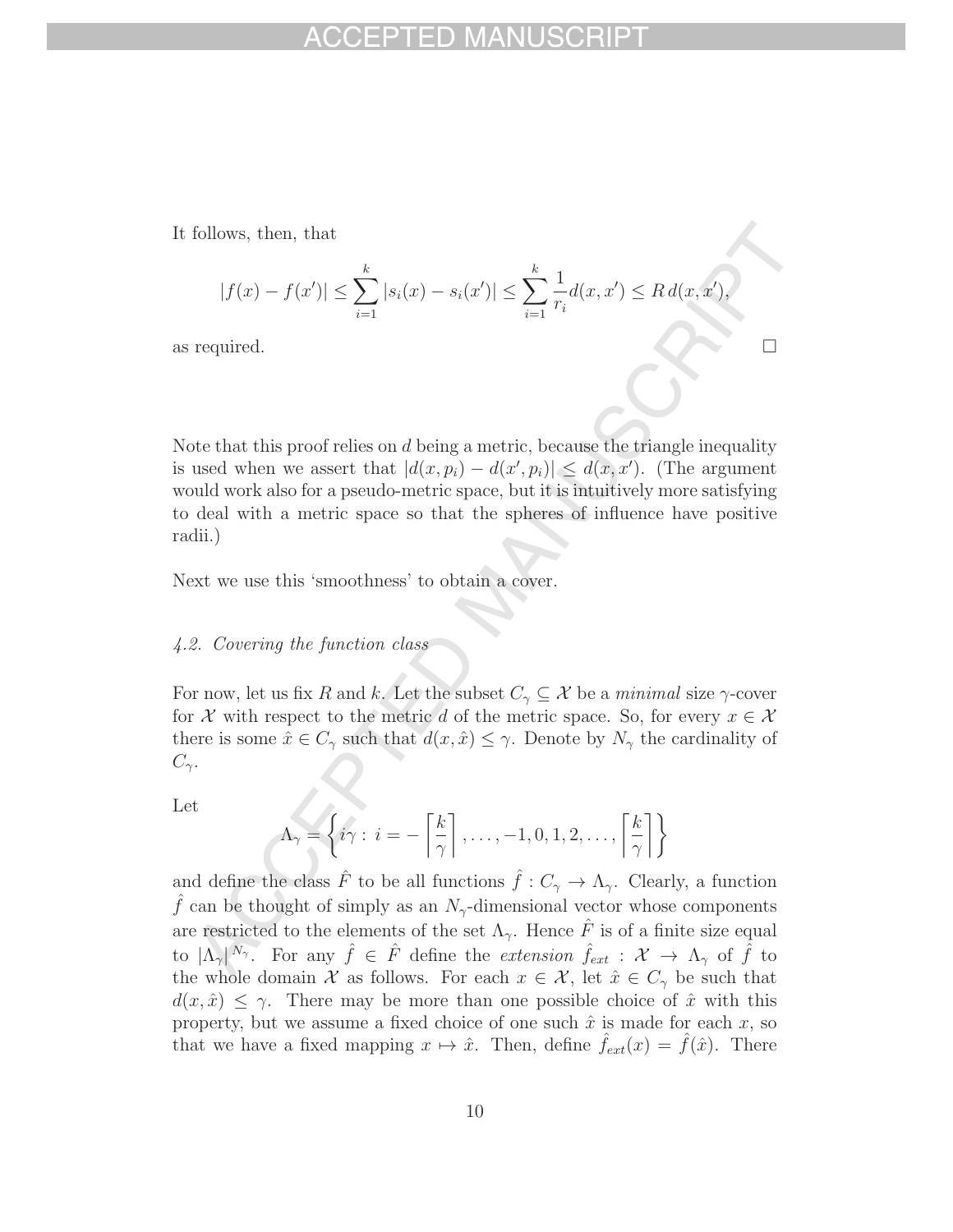is a one-to-one correspondence between the functions  $\hat{f}$  and  $\hat{f}_{ext}$ . Hence the set  $\hat{F}_{ext} = \left\{ \hat{f}_{ext} : \hat{f} \in \hat{F} \right\}$  is of cardinality equal to  $|\Lambda_{\gamma}|^{N_{\gamma}}$ .

We claim that for any  $f \in \mathcal{F}_R^k$  there is  $\hat{f}_{ext} \in \hat{F}_{ext}$  such that

$$
||f - \hat{f}_{ext}||_{\infty} \le (R+1)\gamma;
$$

that is, such that

$$
\sup_{x \in \mathcal{X}} |f(x) - \hat{f}_{ext}(x)| \le (R+1)\gamma.
$$

First for every point  $\hat{x} \in C_{\gamma}$  consider the value  $f(\hat{x})$  and find a corresponding value in  $\Lambda_{\gamma}$ , call it  $\hat{f}(\hat{x})$ , such that  $|f(\hat{x})-\hat{f}(\hat{x})|\leq \gamma$ . (That there exists such a value follows by the design of  $\Lambda_{\gamma}$ .) By the above definition of extension,  $\hat{f}_{ext}(x) = \hat{f}(\hat{x})$  where the mapping  $x \mapsto \hat{x}$  is as above. Since  $d(x, \hat{x}) \leq \gamma$ , Theorem 4.1 shows that  $|f(x) - f(\hat{x})| \leq R \gamma$ . We therefore have

$$
|f(x) - \hat{f}_{ext}(x)| = |f(x) - \hat{f}(\hat{x})| \le |f(x) - f(\hat{x})| + |f(\hat{x}) - \hat{f}(\hat{x})| \le R\gamma + \gamma,
$$

from which the claim follows.

Hence the set  $\hat{F}_{ext}$  forms an  $(R+1)\gamma$ -covering of the class  $\mathcal{F}^k_R$  in the supnorm over  $\mathcal{X}$ . Thus we have the following covering number bound (holding uniformly for all  $m$ ) which we will use in Theorem 3.1.

**Theorem 4.2.** With the above notation, for all m, and  $\gamma \in (0, k]$ ,

$$
\mathcal{N}_{\infty}\left(\mathcal{F}_{R}^{k}, \frac{\gamma}{4}, 2m\right) \le \left(\frac{11k(R+1)}{\gamma}\right)^{N},
$$
  
where  $N = N_{\gamma/(4(R+1))} = \mathcal{N}\left(\mathcal{X}, \frac{\gamma}{4(R+1)}, d\right).$ 

Proof: The analysis above shows that

$$
\mathcal{N}_{\infty} \left( \mathcal{F}_{R}^{k}, (R+1)\gamma, 2m \right) \leq |\hat{F}_{ext}|
$$
  
\n
$$
\leq |\Lambda_{\gamma}|^{N_{\gamma}}
$$
  
\n
$$
= \left( 2 \left[ \frac{k}{\gamma} \right] + 1 \right)^{N_{\gamma}}.
$$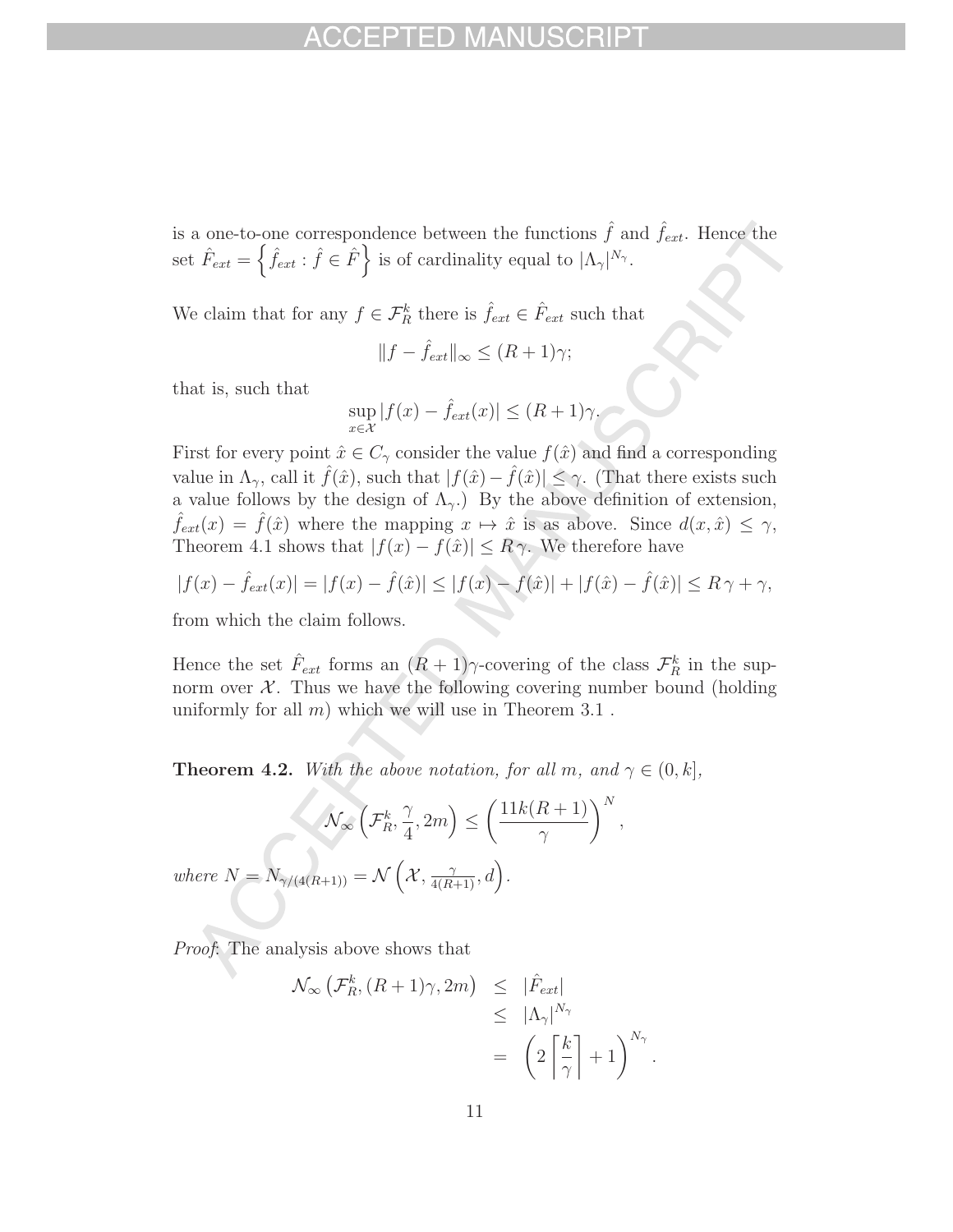It follows (by scaling  $\gamma$ ) that

$$
\mathcal{N}_{\infty}\left(\mathcal{F}_R^k, \frac{\gamma}{4}, 2m\right) \le \left(2\left\lceil \frac{4k(R+1)}{\gamma} \right\rceil + 1\right)^{N_{\gamma/(4(R+1))}}
$$

.

 $\Box$ 

The result follows on noting that

$$
2\left\lceil \frac{4k(R+1)}{\gamma} \right\rceil + 1 \le 2\left(\frac{4k(R+1)}{\gamma} + 1\right) + 1 \le \frac{11k(R+1)}{\gamma},
$$

noting that  $k(R+1)/\gamma \geq 1$ .

### **5. A generalization error bound for prototype-based classifiers**

We now come to our main result. To keep it fairly general, we will work with two decreasing sequences of positive numbers:  $(\delta_i)_{i=1}^{\infty}$  and  $(\alpha_i)_{i=1}^{\infty}$ , which are such that  $\sum_{i=1}^{\infty} \delta_i = \delta$  and  $\sum_{i=1}^{\infty} \alpha_i = 1$ . For example, we could take  $\delta_i = 6\delta/(\pi^2 i^2)$  and  $\alpha_i = 6/(\pi^2 i^2)$ .

**Theorem 5.1.** Let P be any probability distribution on  $Z = \mathcal{X} \times \{-1, 1\}$ . For all m, the following holds with  $P<sup>m</sup>$  probability at least  $1 - \delta$  for a sample  $z \in \mathbb{Z}^m$  randomly drawn according to  $P^m$ :

–for any positive integer k,

- $-$  for any  $R \geq 1$ ,
- $-$  for any  $\gamma \in (0, k],$

if  $\Pi$  is any set of k prototypes such that  $\sum_{n=1}^{k} \frac{1}{n}$ corresponding discriminator (and  $h_{\Pi}$  the corresponding classifier) then  $\frac{1}{r_i} \leq R$  and if  $f = f_{\Pi}$  is the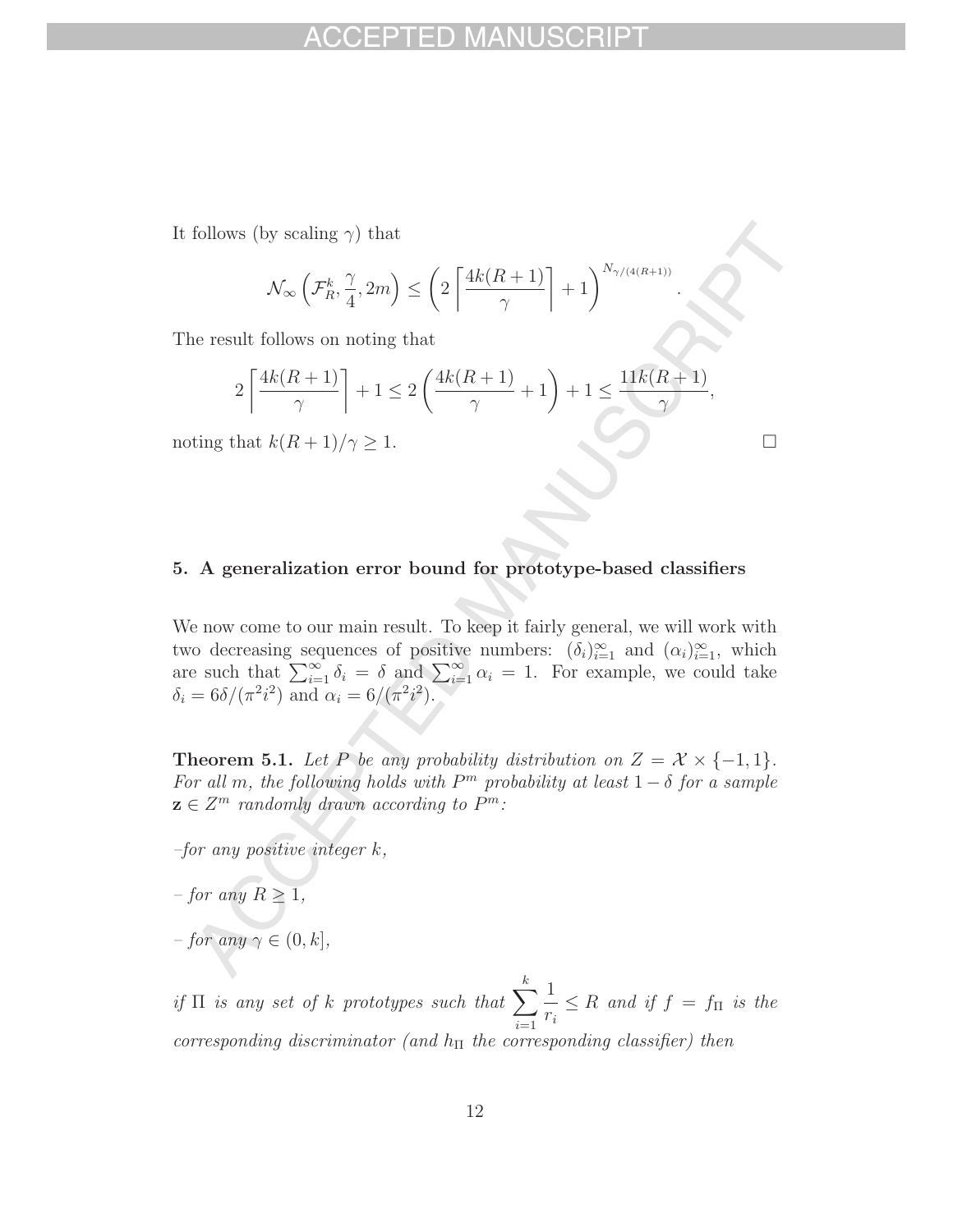$$
\begin{aligned} \mathrm{er}_P(f) &= \mathrm{er}_P(h) \leq 3\,\mathrm{er}_{\mathbf{z}}^{\gamma}(f) + \frac{4}{m}\left(N\ln\left(\frac{11k(2R+1)}{\gamma}\right) + \ln\left(\frac{4k}{\gamma\alpha_k\delta_{\lfloor\log_2(2R)\rfloor}}\right)\right) \\ \text{where } N &= \mathcal{N}\left(\mathcal{X}, \frac{\gamma}{4(2R+1)}, d\right). \end{aligned}
$$

As mentioned in section 1, the classifier  $h$  is non-parametric and the variables R and  $\gamma$  above are not parameters that need to be learnt. Rather, they are variables that describe its properties, and are measured after learning it.

*Proof*: For the moment, fix R and k and let  $E_R^k$  (a subset of  $Z^m$ ) be the event that for  $\mathbf{z} \in \mathbb{Z}^m$ , the following holds: for some  $\gamma \in (0, k]$ , there exists  $f = f_{\Pi}$ where  $|\Pi| = k$  and  $R(\Pi) \leq R$ , such that

$$
\mathrm{er}_P(f) > 3\,\mathrm{er}_{\mathbf{z}}^{\gamma}(f) + \epsilon(k, 2R, m, \gamma, \delta_{\lfloor \log(2R) \rfloor}),
$$

where

$$
\epsilon(k, R, m, \gamma, \delta) = \frac{4}{m} \left( N \ln \left( \frac{11k(R+1)}{\gamma} \right) + \ln \left( \frac{4k}{\gamma \delta \alpha_k} \right) \right),
$$

where  $N = \mathcal{N}\left(\mathcal{X}, \frac{\gamma}{4(R+1)}, d\right)$ . Then what we want to establish is that

$$
P^m\left(\bigcup_{R\geq 1,k\geq 1}E_R^k\right)\leq \delta.
$$

Next, we note that, for fixed R and k, Theorems 3.1 and 4.2 show that with probability no more than  $\delta \alpha_k$ , there will be some  $\gamma \in (0, k]$  and some  $f \in \mathcal{F}_R^k$ with

$$
\mathrm{er}_P(f) > 3\,\mathrm{er}_{\mathbf{z}}^{\gamma}(f) + \epsilon(k, R, m, \gamma, \delta).
$$

In particular, let  $D_i^k \subseteq Z^m$  be the event that for  $z \in Z^m$ , there exists  $\gamma \in (0, k]$  and  $f \in \mathcal{F}_{2^i}^k$  with

$$
\mathrm{er}_P(f) > 3\,\mathrm{er}_{\mathbf{z}}^{\gamma}(f) + \epsilon(k, 2^i, m, \gamma, \delta_i).
$$

Then it follows that  $P^m(D_i^k) \leq \delta_i \alpha_k$ .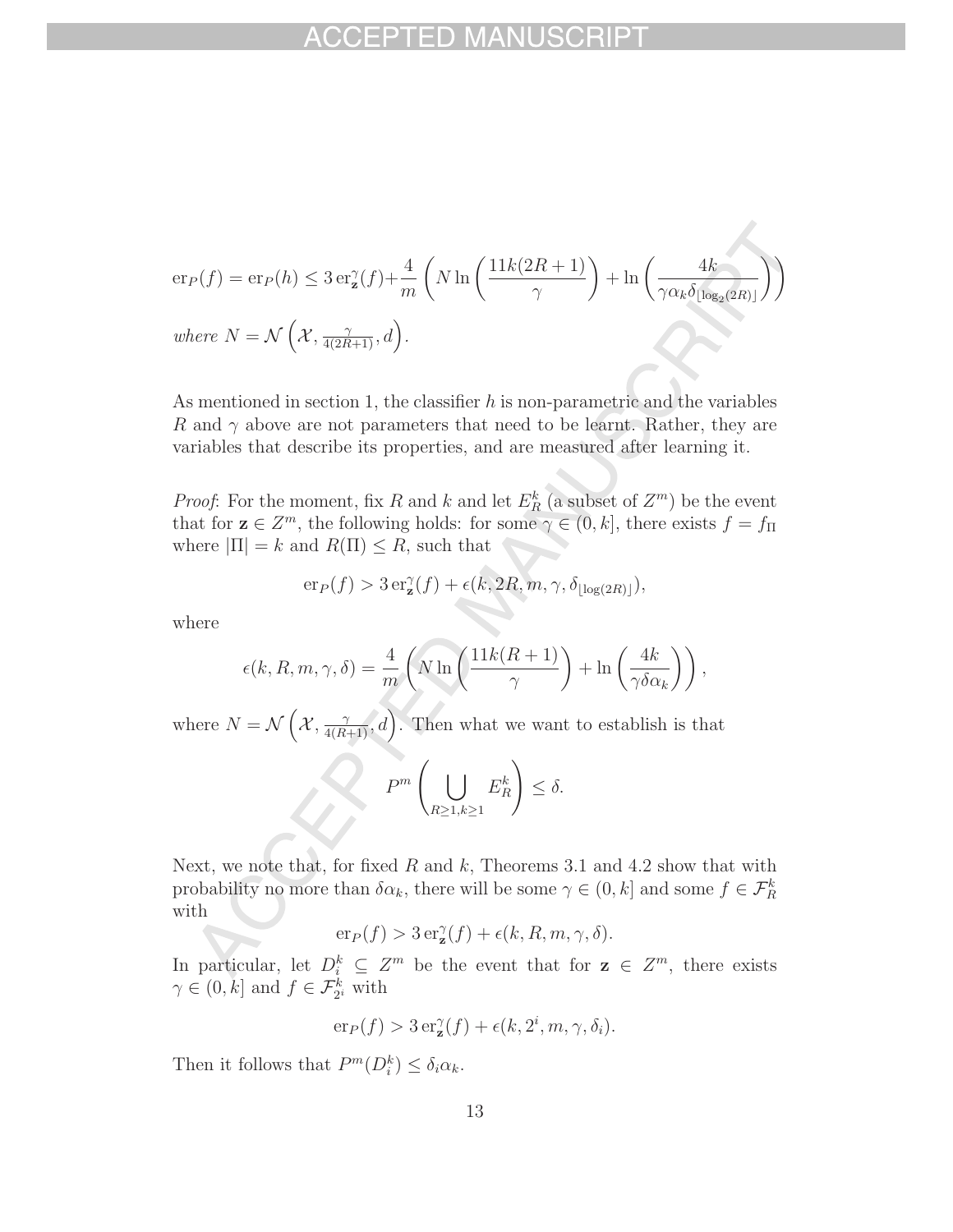Next, we claim that, for all  $R \in [2^{i-1}, 2^i)$ ,  $E_R^k \subseteq D_i^k$ . First, we note that, clearly, if  $R(\Pi) \in [2^{i-1}, 2^i)$ , then  $f = f_{\Pi} \in \mathcal{F}_{2^i}^k$ . Next, if  $R \in [2^{i-1}, 2^i)$ , then  $i = \lfloor \log(2R) \rfloor$  so that  $\delta_{\Pi}$  (so the  $\delta_{\Pi}$  furthermore given this and since  $i = \lfloor \log(2R) \rfloor$ , so that  $\delta_{\lfloor \log(2R) \rfloor} = \delta_i$ . Furthermore, given this, and since  $R \in [2^{i-1}, 2^i)$  implies  $2R \ge 2^i$ , we have

$$
\epsilon(k, 2R, m, \gamma, \delta_{\lfloor \log(2R) \rfloor}) \ge \epsilon(k, 2^i, m, \gamma, \delta_i).
$$

Put together, these observations imply  $E_R^k \subseteq D_i^k$ .

We therefore have

$$
P^{m}\left(\bigcup_{k=1}^{\infty} \bigcup_{R\geq 1} E_{R}^{k}\right) \leq \sum_{k=1}^{\infty} P^{m}\left(\bigcup_{R\geq 1} E_{R}^{k}\right)
$$
  

$$
= \sum_{k=1}^{\infty} P^{m}\left(\bigcup_{i=1}^{\infty} \bigcup_{R\in[2^{i-1},2^{i})} E_{R}^{k}\right)
$$
  

$$
\leq \sum_{k=1}^{\infty} P^{m}\left(\bigcup_{i=1}^{\infty} D_{i}^{k}\right)
$$
  

$$
\leq \sum_{k=1}^{\infty} \sum_{i=1}^{\infty} P^{m}(D_{i}^{k})
$$
  

$$
\leq \sum_{k=1}^{\infty} \sum_{i=1}^{\infty} \delta_{i} \alpha_{k}
$$
  

$$
= \sum_{k=1}^{\infty} \alpha_{k} \left(\sum_{i=1}^{\infty} \delta_{i}\right)
$$
  

$$
= \sum_{k=1}^{\infty} \alpha_{k} \delta = \delta.
$$

Note that, in Theorem 5.1, Π could itself be taken to depend on the sample, for the result holds uniformly over the class of all  $f_{\Pi}$ . For instance,  $\Pi$  could be a subset of the sample, or could be a set of prototypes derived from the

 $\Box$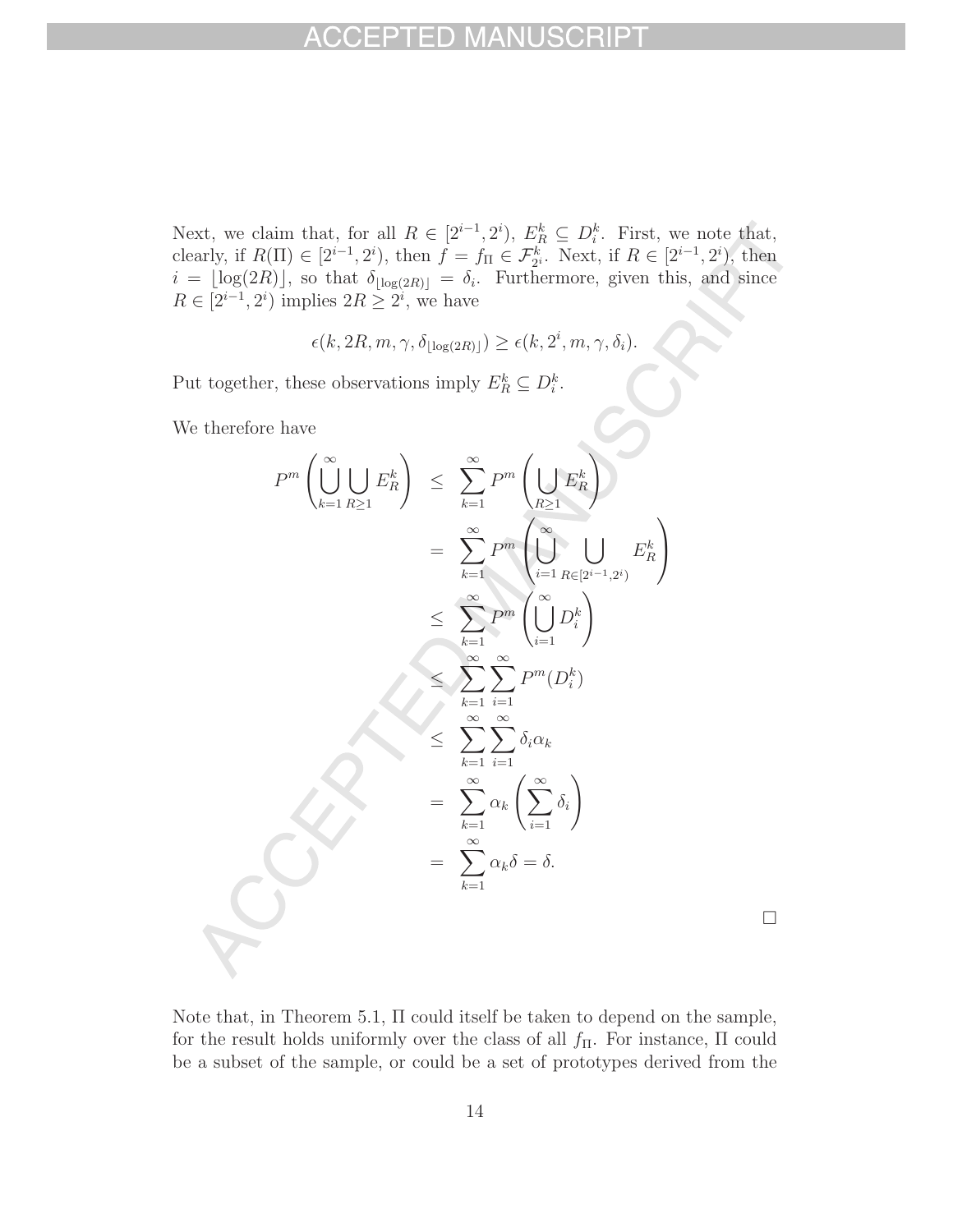sample by a clustering algorithm, for instance k-means, or by editing methods which start with the sample and produce a reduced set of more important points in the sample to be used as prototypes [15, 11].

As mentioned earlier, the Theorem is stated for general  $\alpha_i, \delta_i$ . By way of illustration, we state the special case corresponding to  $\delta_i = 6\delta/(\pi^2 i^2)$  and  $\alpha_i = 6/(\pi^2 i^2).$ 

**Corollary 5.2.** Let P be any probability distribution on  $Z = \mathcal{X} \times \{-1, 1\}$ . For all m, the following holds with  $P^m$  probability at least  $1 - \delta$  for a sample  $z \in Z^m$ : for any positive integer k, for any  $R \geq 1$ , for any  $\gamma \in (0, k]$ , if  $\Pi$  is any set of k prototypes such that  $\sum_{n=1}^k$  $i=1$ 1  $\frac{1}{r_i} \leq R$  and if  $h_{\Pi}$  is the corresponding classifier, then

$$
\begin{aligned}\n\text{er}_P(h_\Pi) &\leq 3 \,\text{er}_\mathbf{z}^\gamma(f_\Pi) + \frac{4}{m} \left( N \ln \left( \frac{11k(2R+1)}{\gamma} \right) + \ln \left( \frac{\pi^4 k^3 (\log(2R))^2}{9\gamma \delta} \right) \right) \\
\text{where } N &= \mathcal{N} \left( \mathcal{X}, \frac{\gamma}{4(2R+1)}, d \right).\n\end{aligned}
$$

Suppressing constants, this error bound is of the form

$$
\mathrm{er}_P(f) \leq 3 \,\mathrm{er}_{\mathbf{z}}^{\gamma}(f) + O\left(\frac{1}{m} \left(N \ln\left(\frac{kR}{\gamma \delta}\right)\right)\right).
$$

As another corollary to Theorem 5.1, since that result holds uniformly for all  $\gamma$ , we may take  $\gamma$  to be such that the error  $er_{\mathbf{z}}^{\gamma}(f_{\Pi})$  is 0. We have:

**Corollary 5.3.** Let P be any probability distribution on  $Z = \mathcal{X} \times \{-1, 1\}$ . For all m, the following holds with  $P<sup>m</sup>$  probability at least  $1 - \delta$  for a sample  $z \in \mathbb{Z}^m$ : for any positive integer k, for any  $R \geq 1$ , if  $\Pi$  is any set of k prototypes such that  $\sum_{k=1}^{k}$  $\frac{i=1}{i}$ 1  $\frac{1}{r_i} \leq R$  and if  $f = f_{\Pi}$  is the corresponding discriminator (and  $h_{\Pi}$  the corresponding classifier) then, for all  $\gamma \in (0, k]$  such that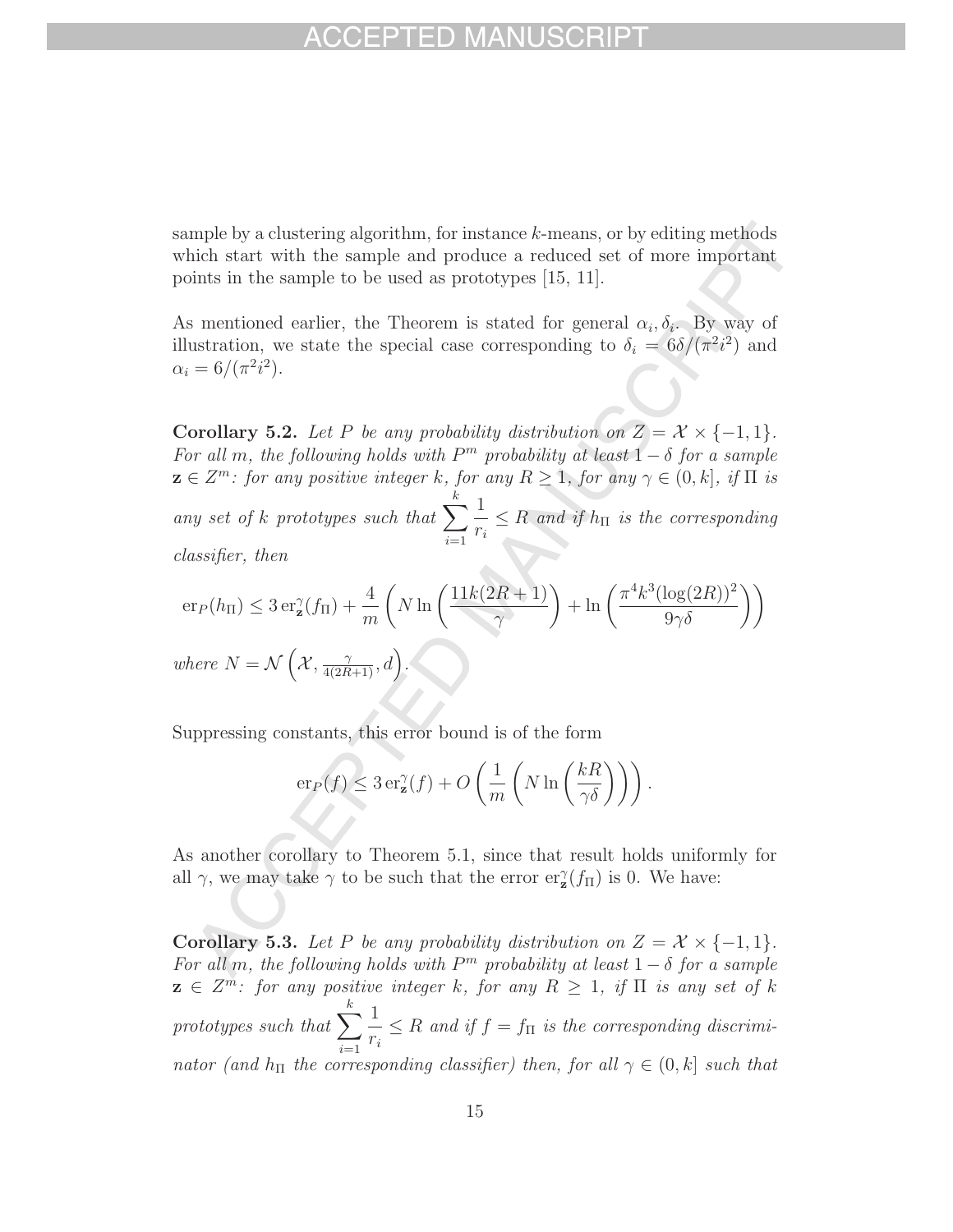$er_{\mathbf{z}}^{\gamma}(h_{\Pi})=0$ , we have

 $where$ 

$$
\operatorname{er}_P(h_{\Pi}) \le \frac{4}{m} \left( N \ln \left( \frac{11k(2R+1)}{\gamma} \right) + \ln \left( \frac{4k}{\gamma \alpha_k \delta_{\lfloor \log_2(2R) \rfloor}} \right) \right) \tag{2}
$$
\n
$$
\operatorname{re} N = \mathcal{N} \left( \mathcal{X}, \frac{\gamma}{4(2R+1)}, d \right).
$$

The sample margin is the maximum value of  $\gamma$  such that  $\text{er}_{\mathcal{I}}^{\gamma}(f_{\Pi})$  is 0. We can compare the above bound with existing results on large-margin learning with prototypes. The paper [9] studies the problem of learning vector quantization (LVQ) in  $\mathbb{R}^n$  where a point x is classified by the label of the nearest prototype to it (winner-take-all). In the current paper, the classifier  $h_{\Pi}$  decides based on contribution from all the prototypes whose sphere of influence contains x. With respect to the number  $k$  of prototypes [9] states minuence contains x. With respect to the number  $\kappa$  or prototypes [9] states<br>a generalization learning-error bound which is  $O(k\sqrt{\log k})$ , compared to the  $O(\ln(k))$  error bound of Corollary 5.2 which is exponentially smaller and yet holds for a much more general learning setting, applicable to *any* metricspace. In [9] the error bound depends on the dimension  $n$  and the margin parameter  $\gamma$  as  $O(\min(n, 1/\gamma^2))$  while in current paper, the dependence is  $O(N(\mathcal{X}, \gamma, d) \ln(1/\gamma))$ . In [13], an error bound is obtained for LVQ in a Euclidean space with squared Euclidean distance weighted by relevance parameters. With respect to the number k of prototypes, their generalization bound is  $O(k^2)$ , and is inversely proportional to the margin parameter  $\gamma$ .

### **6. Conclusions**

We have studied the generalization error of classifiers defined in a particular way by a set of labeled prototypes in a metric space. The classifiers, through the use of a discriminant function, take into account the proximity to the prototypes of a point to be classified. Those prototypes involved in the classification of a point are those whose sphere of influence contains it, where the sphere of influence is the largest sphere centred on the prototype which contains no oppositely-labeled prototypes. Each of these prototypes then influences the classification of the point in a way that depends on how close the point is to the prototype, relative to the radius of its sphere of influence.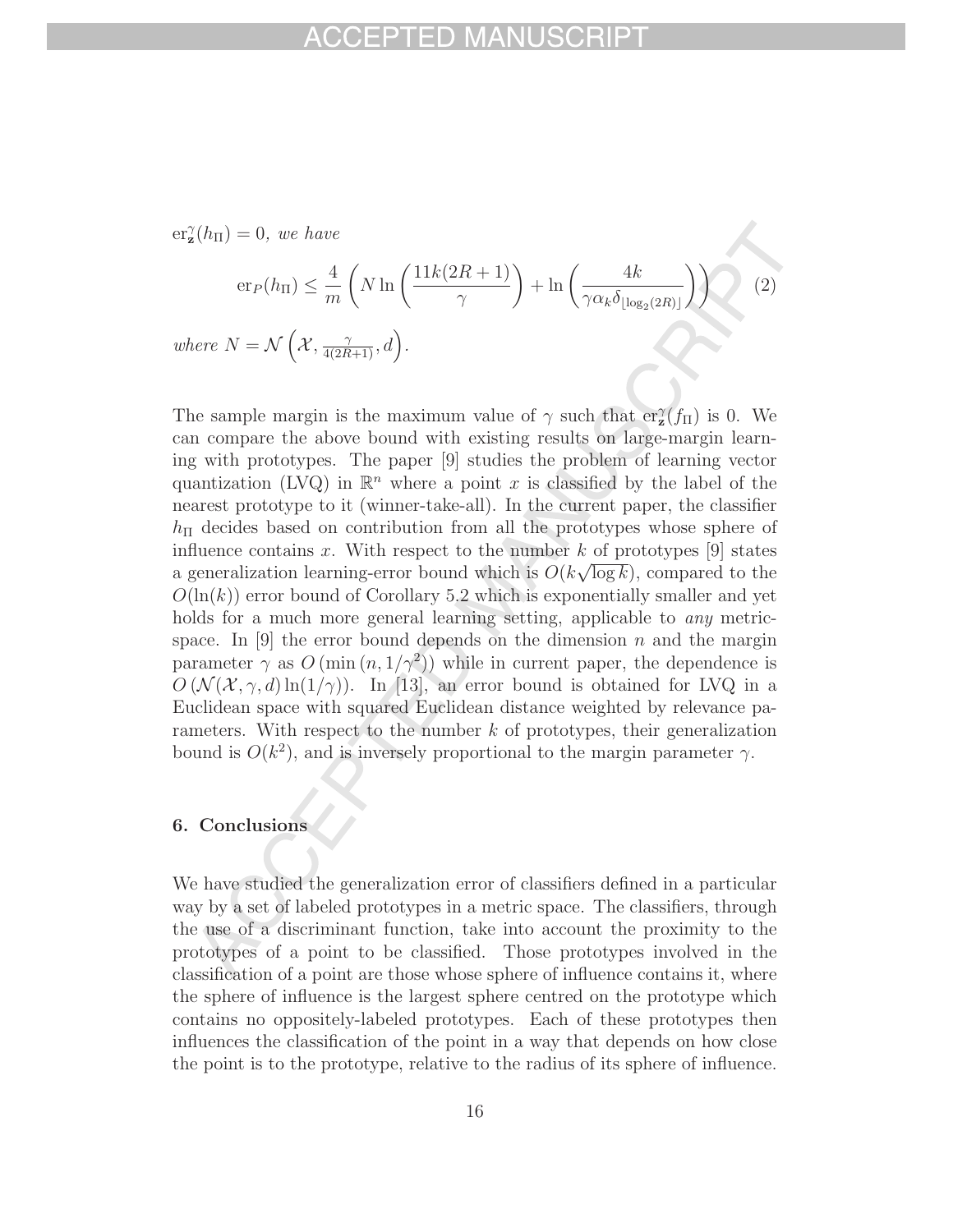# FPTED MA

We have obtained bounds on the generalization error that involve the marginbased error on a training sample. One implication of the bounds is that it appears to be advantageous to use a classifier which involves a small number of prototypes and 'definitively' classifies the points of the training sample (in the sense that the discriminant takes large absolute value on the each sample point, which would be the case if, for instance, a sample point was deeply embedded within a large number of spheres corresponding to prototypes of a particular classification). We have worked in the context of a general metric space, but in future work would wish to investigate weakening this assumption (dealing with a general 'dissimilarity' measure d, which need not be a metric).

### **Acknowledgements**

This work was supported in part by a research grant from the Suntory and Toyota International Centre for Economics and Related Disciplines at the London School of Economics. We are very grateful to the referees for their valuable comments.

- [1] M. Anthony and P. L. Bartlett. Neural Network Learning: Theoretical Foundations. Cambridge University Press, 1999.
- [2] M. Anthony and P. L. Bartlett. Function learning from interpolation. Combinatorics, Probability and Computing, 9, 2000: 213–225.
- [3] M. Anthony and N. L. Biggs (1992). Computational Learning Theory: An Introduction. Cambridge Tracts in Theoretical Computer Science, 30. Cambridge University Press, Cambridge, UK.
- [4] M. Anthony and J. Ratsaby. Maximal width learning of binary functions. Theoretical Computer Science, 411, 2010: 138–147.
- [5] M. Anthony and J. Ratsaby, Learning bounds via sample width for classifiers on finite metric spaces. Theoretical Computer Science, 529, 2014:  $2-10.$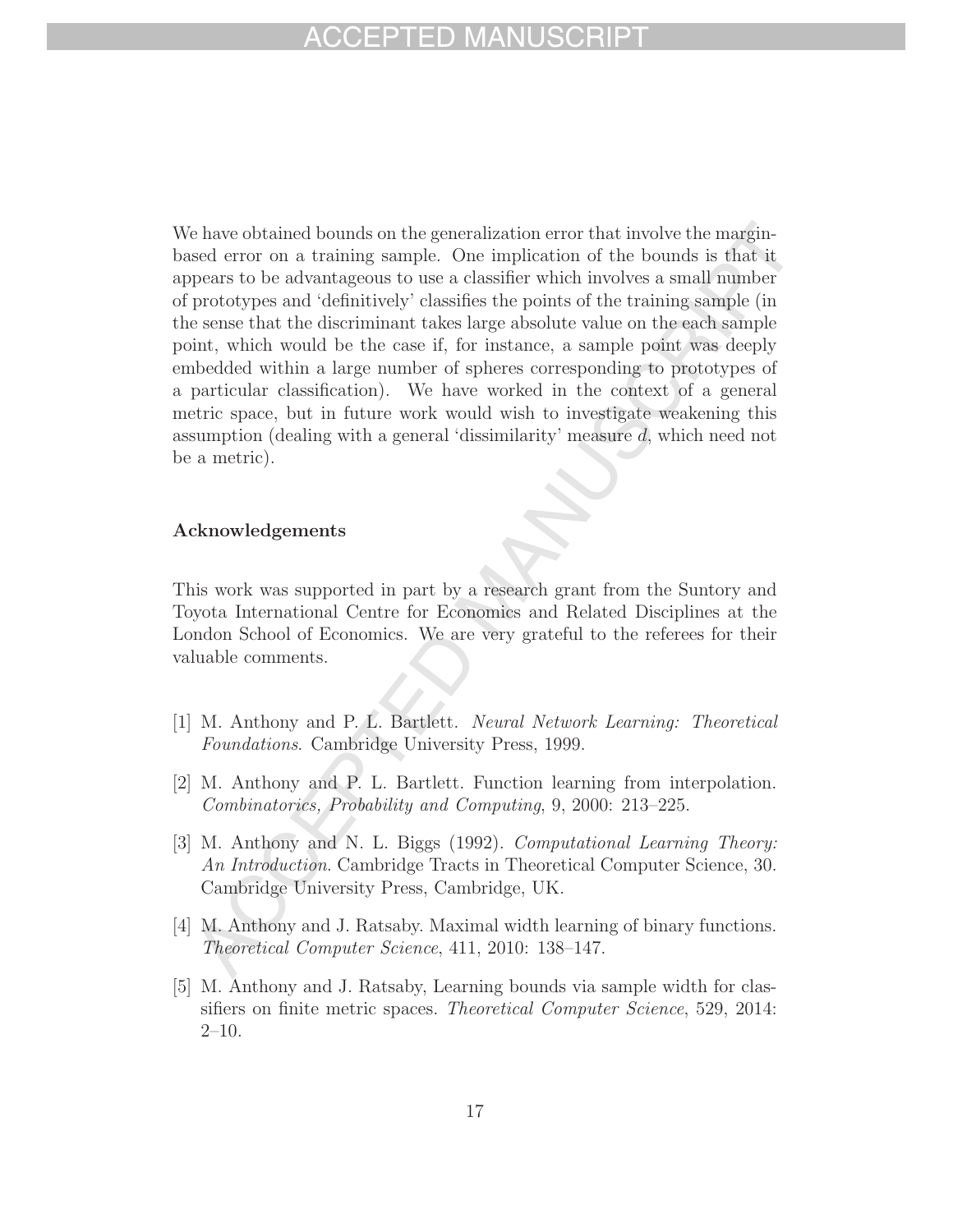# HP I HD MA

- [6] P. L. Bartlett. The sample complexity of pattern classification with neural networks: the size of the weights is more important than the size of the network. IEEE Transactions on Information Theory, 44(2), 1998: 525– 536.
- [7] A. Blumer, A. Ehrenfeucht, D. Haussler, and M. K. Warmuth. Learnability and the Vapnik-Chervonenkis dimension. J. ACM, 36(4), 1989: 929–965.
- [8] T. Cover and P. Hart. Nearest neighbor pattern classification. Information Theory, IEEE Transactions on, 13(1):21–27, January 1967.
- [9] K. Crammer, R. Gilad-Bachrach, A. Navot, and N. Tishby. Margin analysis of the LVQ algorithm. In Advances in Neural Information Processing Systems 15 [Neural Information Processing Systems, NIPS 2002, December 9-14, 2002, Vancouver, British Columbia, Canada], p. 462–469, 2002.
- [10] N. Cristianini and J. Shawe-Taylor (2000). An Introduction to Support Vector Machines, Cambridge University Press, Cambridge, UK.
- [11] G.W. Gates. The reduced nearest neighbor rule. IEEE Transactions on Information Theory 18 (3), 1972: 431–433.
- [12] U. Grenander. Abstract Inference. Wiley, 1981.
- [13] B. Hammer, M. Strickert, and T. Villmann. On the generalization ability of GRLVQ networks. Neural Processing Letters, 21(2):109–120, 2005.
- [14] B. Hammer, D. Hofmann, F-M. Schleif, and X. Zhu. Learning vector quantization for (dis-)similarities. Neurocomputing 131: 43–51, 2014.
- [15] P. Hart. The condensed nearest neighbour rule (Corresp.). IEEE Transactions on Information Theory 14 (3), 1968: 515–516.
- [16] T. Kohonen. Self-Organizing Maps. Springer, 2001.
- [17] D. L. Reilly and L. N. Cooper. An Overview of Neural Networks: Early Models to Real World Systems. Academic Press, San Diego, 1990.
- [18] J. Shawe-Taylor, P.L. Bartlett, R.C. Williamson and M. Anthony. Structural risk minimization over data-dependent hierarchies. IEEE Transactions on Information Theory, 44(5), 1996: 1926–1940.